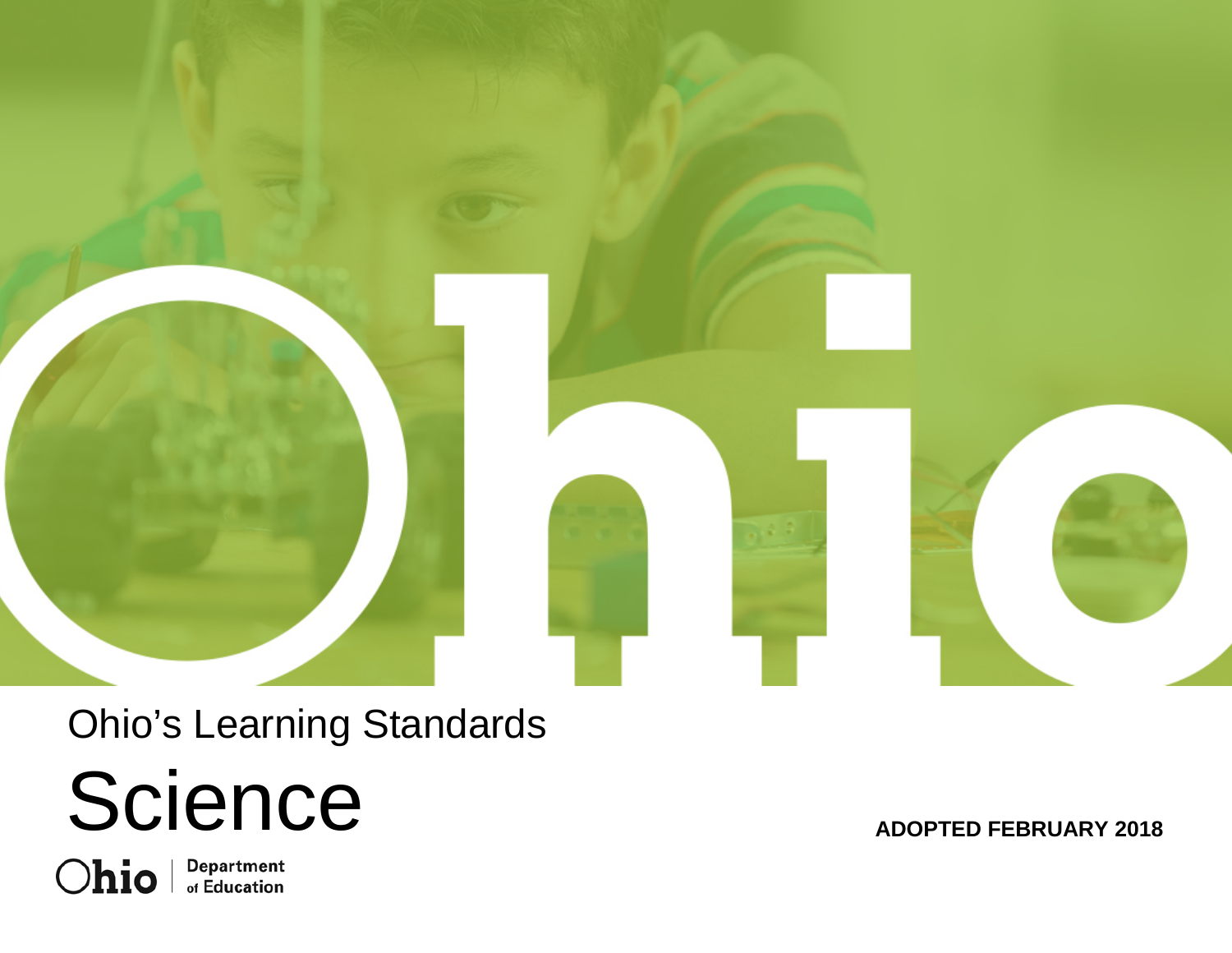## **Table of Contents**

| Introduction to Ohio's Learning Standards for Science3 |  |
|--------------------------------------------------------|--|
|                                                        |  |
| Ohio's Learning Standards for Science, Grades K-8      |  |
|                                                        |  |
|                                                        |  |
|                                                        |  |
|                                                        |  |
|                                                        |  |
|                                                        |  |
|                                                        |  |
|                                                        |  |
|                                                        |  |

#### Ohio's Learning Standards for Science, High School ............... 101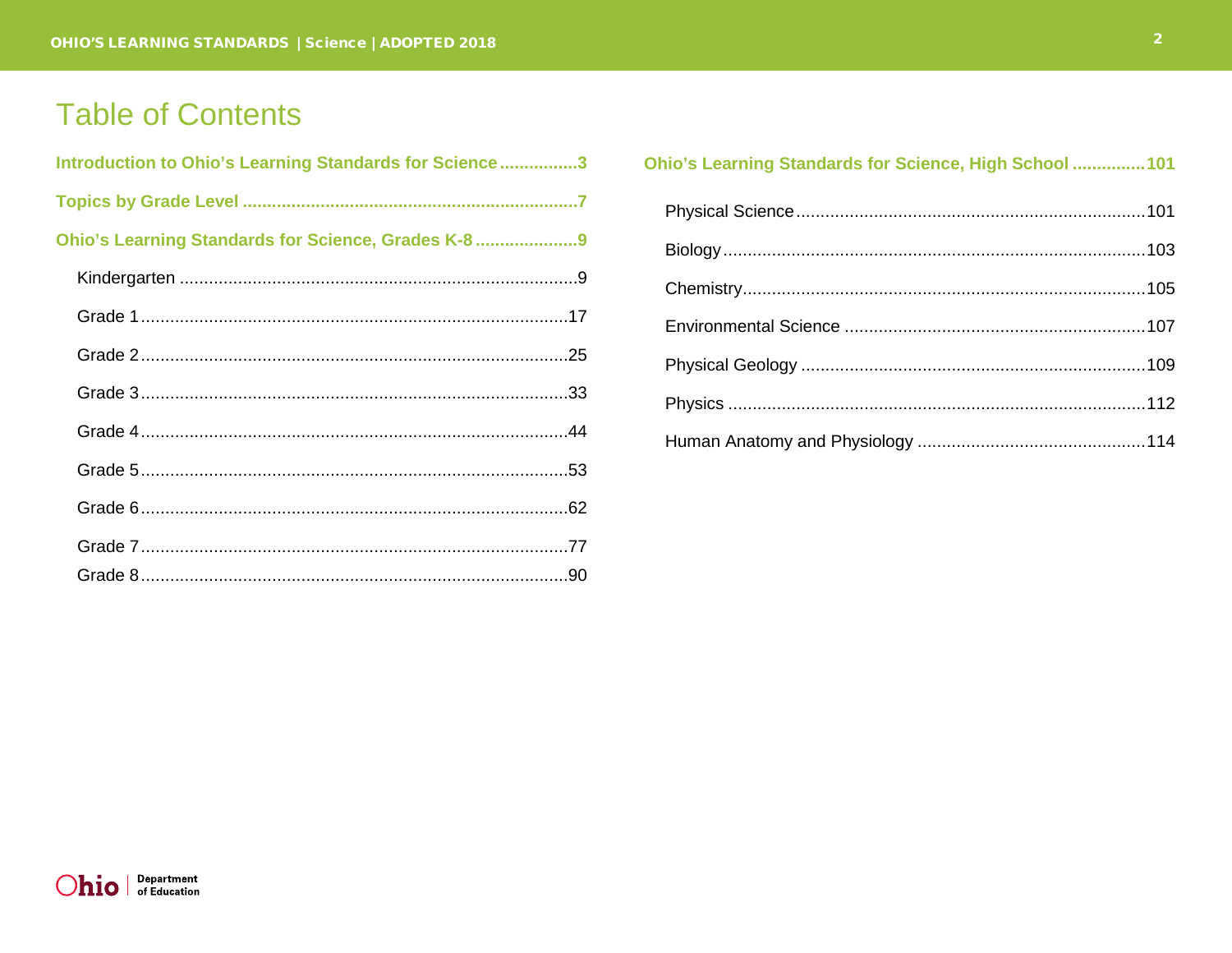## <span id="page-2-0"></span>Introduction to Ohio's Learning Standards for Science

#### **OVERVIEW**

This overview restates the visions and goals of Ohio's Learning Standards and Model Curriculum for Science, lists the guiding principles that framed their development and contains definitions of terms used in the document. Users also will see definitions for the Cognitive Demands that guided the development of the Expectations for Learning.

#### **STANDARDS**

Ohio's Learning Standards and Model Curriculum for Science outlines what all students should know and be able to do to become scientifically literate citizens. This includes the knowledge and skills they need for the 21st century workforce and higher education. The standards provide Ohio educators with the content and expectations for learning they can use to develop science curriculum at each grade level. By the end of high school, students should be proficient in science in order to:

- Know, use and interpret scientific explanations of the natural world;
- Generate and evaluate scientific evidence and explanations, distinguishing science from pseudoscience;
- Understand the nature and development of scientific knowledge; and
- Participate productively in scientific practices and discourse.<sup>1</sup>

"Knowledge of science can enable us to think critically and frame productive questions. Without scientific knowledge, we are wholly dependent on others as "experts." With scientific knowledge, we are empowered to become participants rather than merely observers. Science, in this sense, is more than a means for<br>Level Pepartment

 $\overline{\mathsf{hio}}$   $\overline{\mathsf{lo}}$  of Education

getting ahead in the world of work. It is a resource for becoming a critical and engaged citizen in a democracy." -Ready, Set, *SCIENCE! (2008)<sup>2</sup>*

The K-8 and high school document offers guidance for educators who teach science to Ohio students. Each Content Statement and Content Elaboration presents what students should know about a given discipline of science. The accompanying Expectations for Learning incorporate science skills and processes, and technological and engineering design. The Visions into Practice section offers optional examples of tasks students can perform to learn about science and demonstrate their understanding of the grade-level materials. The Instructional Supports section includes subsections on Instructional Strategies and Resources, Common Misconceptions, Diverse Learners, and Classroom Portals.

It is the blending of the Content Statements and Content Elaborations with the Expectations for Learning that will form the basis for future assessments.

**Note: The model curriculum is being revised. The Ohio Department of Education will add the model curriculum to this document once it is adopted. The model curriculum includes the Content Elaborations, Expectations for Learning, and Visions into Practice.**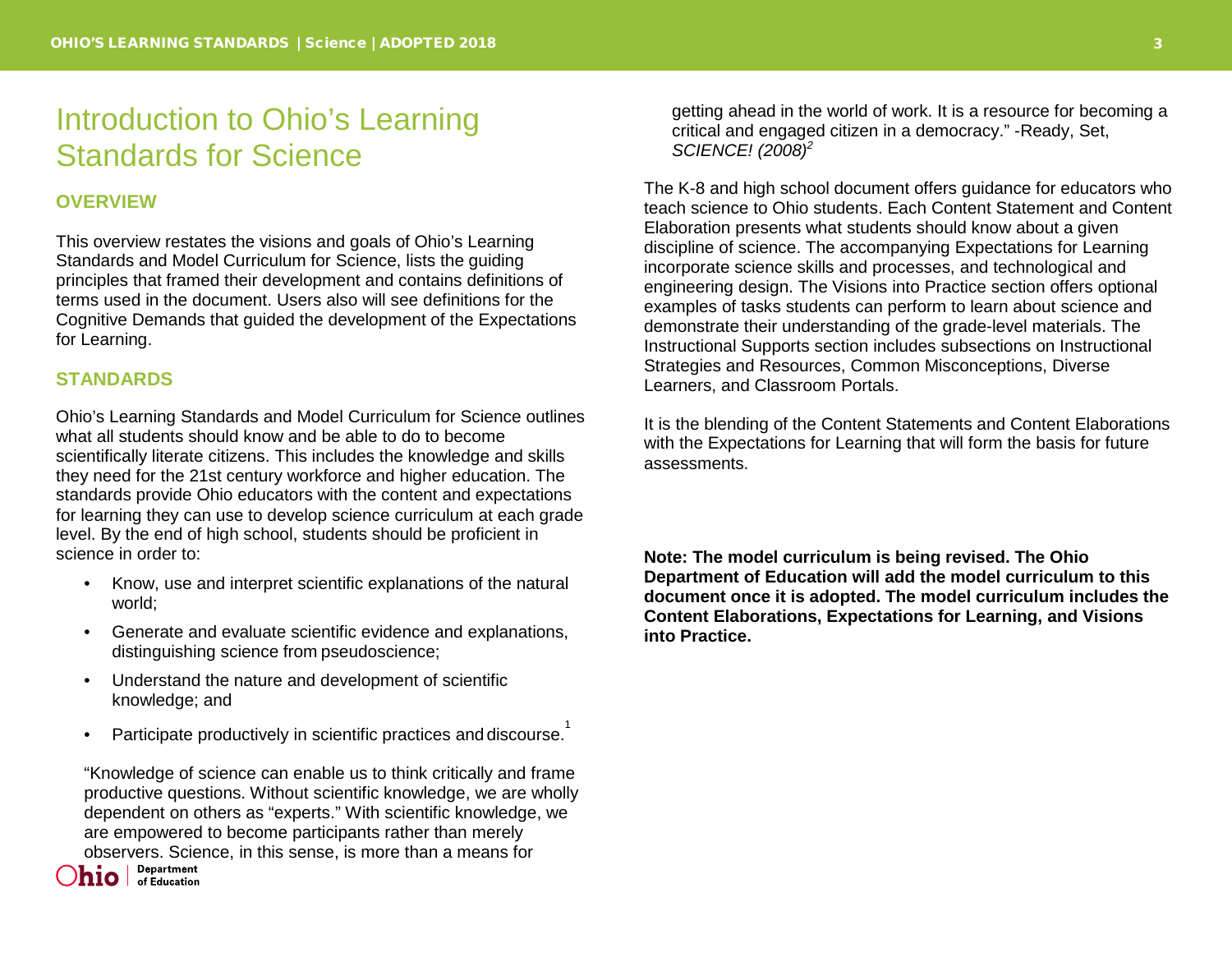#### **GOALS**

Ohio's student-centered goals (Duschl et. al., 2007; Bell et. al. 2009) for science education include helping students:

- 1. Experience excitement, interest and motivation to learn about phenomena in the natural and physical world.
- 2. Come to generate, understand, remember and use concepts, explanations, arguments, models and facts related to science.
- 3. Manipulate, test, explore, predict, question, observe and make sense of the natural and physical world.
- 4. Reflect on science as a way of knowing; on processes, concepts and institutions of science; and on their own process of learning about phenomena.
- 5. Participate in scientific activities and learning practices with others, using scientific language and tools.
- 6. Think about themselves as science learners and develop an identity as someone who knows about, uses and sometimes contributes to science

These goals are consistent with the expectations of [Ohio law.](http://codes.ohio.gov/orc/3301.079)

#### **GUIDING PRINCIPLES**

Ohio's Learning Standards Science reflect knowledge drawn from international and national studies, education stakeholders and academic content experts. The guiding principles include:

• **Definition of Science:** Science is a systematic method of continuing investigation based on observation, scientific hypothesis testing, measurement, experimentation and theory building. It leads to explanations of natural phenomena, processes or objects that are open to further testing and revision based on evidence.<sup>3</sup> Scientific knowledge is logical, predictive and testable and expands and advances as new evidence is discovered.

- **Scientific Inquiry:** There is no science without inquiry. Scientific inquiry is a way of knowing and process of doing science. Scientific inquiry includes the diverse ways scientists study the natural world and propose explanations based on the evidence derived from their work. Scientific inquiry also refers to the activities that help students develop knowledge of scientific ideas and understanding of how scientists study the natural world.4 Teachers model scientific inquiry throughout their instruction.
- **21st Century Skills:** According to Ohio law, 21st century skills include creativity and innovation; critical thinking, problemsolving and communication; information, media and technological literacy; personal management, productivity, accountability, leadership and responsibility; and interdisciplinary, project-based, real-world learning opportunities.5

21st century skills are integral to the revised science standards and model curriculum. The model curriculum incorporates and integrates these skills through scientific inquiry, science skills and process, and technological and engineering design.

- **Technological Design:** Technological design is a problem- or project-based way of applying creativity, science, engineering and mathematics to meet a human want or need. Modern science is an integrated endeavor. Technological design integrates learning by using science, technology, engineering and mathematics and fosters 21st century skills.
- **Technology and Engineering:** Technology modifies the natural world through innovative processes, systems, structures and devices to extend human abilities. Engineering is design under constraint that develops and applies technology to satisfy human wants and needs. Technology and engineering, coupled with the knowledge and methods derived from science and mathematics, profoundly influence the quality of life.

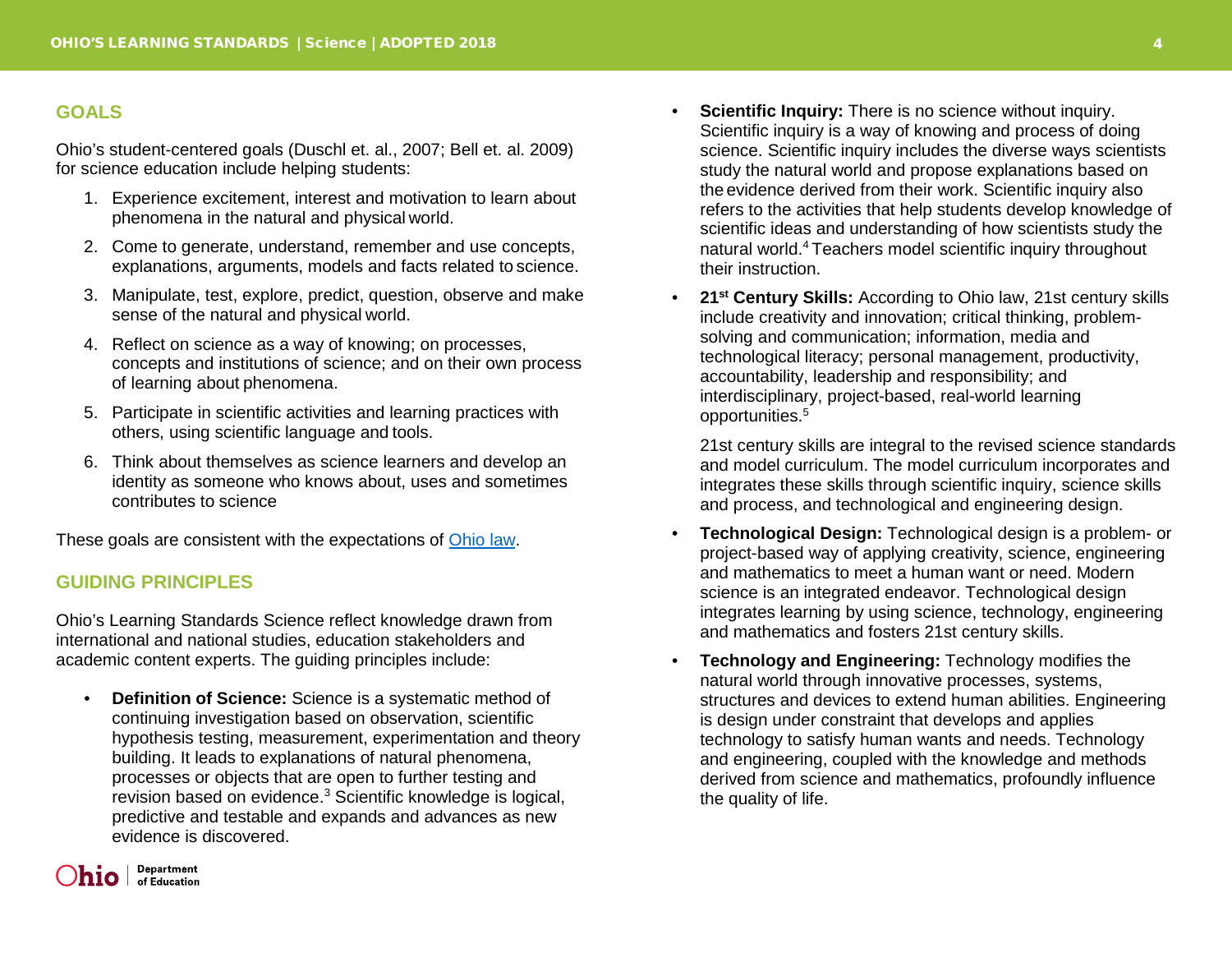- **Depth of Content:** It is vital that the *Content Statements* and *Content Elaborations* within the standards document communicate the most essential concepts and the complexity of the discipline in a manner that is manageable and accessible for teachers. The focus is on what students must know to master the specific grade-level content. The *Expectations for Learning,* cognitive demands, provide the means by which students can demonstrate this grade-level mastery.
- **Internationally Benchmarked:** Ohio's Learning Standards and Model Curriculum for Science incorporate findings from research on the science standards of:
	- o Countries whose students demonstrate highperformance on both the Trends in International Mathematics and Science Studies (TIMSS) and Program in Student Assessment (PISA) tests; and
	- o States with students who perform well on the National Assessment of Education Progress (NAEP).

As a result, the revised standards and model curriculum are rigorous, relevant, coherent and organized, emphasizing horizontal and vertical articulation of content within and across disciplines.

- **Assessment:** Ohio's State Tests will align with the Content Statements, Content Elaborations and Expectations for Learning.
- **Standards and Curriculum:** The standards and model curriculum provide a framework for developing local curricula. They do not constitute the local curriculum. Development of curriculum will continue to be a local responsibility.
- 1. Taking Science to School Learning and Teaching Science in Grades K-8. National Research Council of the National Academies
- 2. Michaels S., Shouse, A.W., & Schweingruber H. A. (2008). *Ready, Set, SCIENCE!* Washington DC: The National Academies Press.
- 3. National Research Council (1996), National Science Education Standards (Washington, DC: National Academy Press) and including excerpts with minor revision, of The Ohio Academy of Science (2000) definition of science: <http://www.ohiosci.org/s/whatisscience.pdf>
- 4. Research Council (1996), National Science Education Standards (Washington, DC: National Academy Press), p 192.
- 5. [http://www.21stcenturyskills.org/index.php?option=com\\_](http://www.21stcenturyskills.org/index.php?option=com_)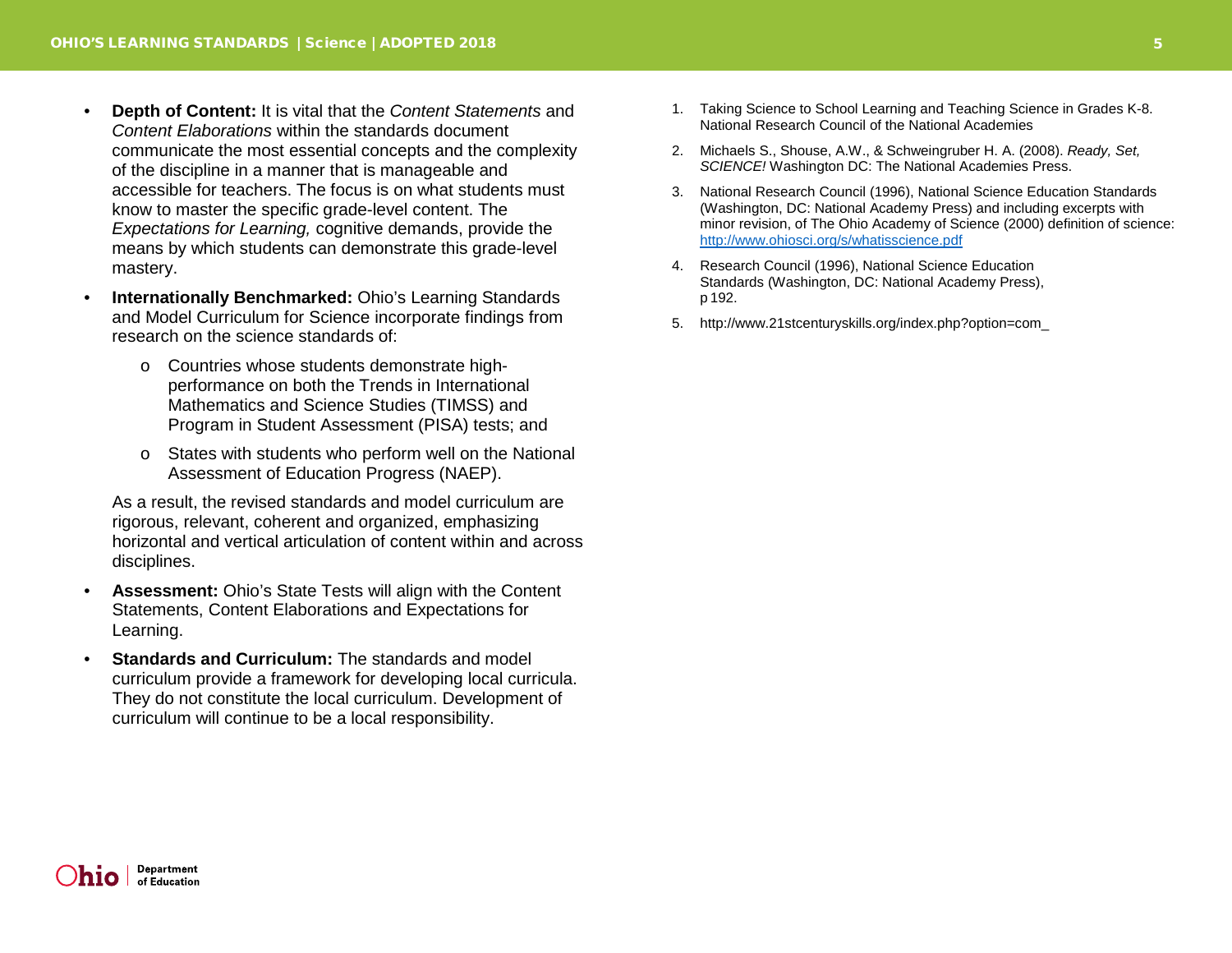#### **STANDARDS FORMAT AND DEVELOPMENT**

The standards are web-based resources that provide the content to be taught in science classrooms. The standards define what all students should know and be able to do, not how teachers should teach. While the standards focus on what is most essential, they do not describe all that teachers can or should teach. Teachers and curriculum developers maintain a great deal of discretion in this area. The model curriculum will offer information and support for planning, developing, implementing and evaluating instruction directly aligned to standards.

Work to revise Ohio's Learning Standards Science took place from November 2016 through September 2017, with input from stakeholders around the state. The Ohio Department of Education started the process by seeking public comment on the existing standards in fall 2016. An advisory committee of representatives from various Ohio agencies and organizations related to science and science education reviewed this public feedback. The advisory committee forwarded suggestions for revisions to working groups consisting of K-12 and higher education professionals. There were three main working groups based on the individual science disciplines: life sciences, Earth and space sciences, and physical sciences.

When comment on the initial public survey pointed to the need for a new human anatomy and physiology course, the Department formed a related subcommittee of the life science working group. These four groups constructed the proposed 2017 standards with Ohio students in mind. The Department presented the proposed standards revisions for public feedback through a summer 2017 survey. The Department made more revisions based on that feedback. The State Board of Education reviewed the revised science standards during its October 2017 meeting and adopted them in February 2018.

The goal of revising the standards was to improve K-12 science education by providing clarity, focus and a logical, vertical progression in each discipline. All Ohio students deserve rigorous, scientifically accurate instruction that makes them college or career ready and  $\bigcirc$   $\mathbf{ho}$   $\big|$   $\bigcirc$   $\mathbf{ho}$   $\big|$   $\bigcirc$   $\mathbf{rho}$  reducation

scientifically literate. These standards serve as a road map for Ohio science teachers to use as they customize instruction to fit individual student needs.

#### **TRANSITION PERIOD**

Ohio allows districts until the 2019-2020 school year to fully implement the revised Ohio's Learning Standards Science to give them time to align instruction and resources to the standards. State tests aligned to the standards will be available in spring 2020.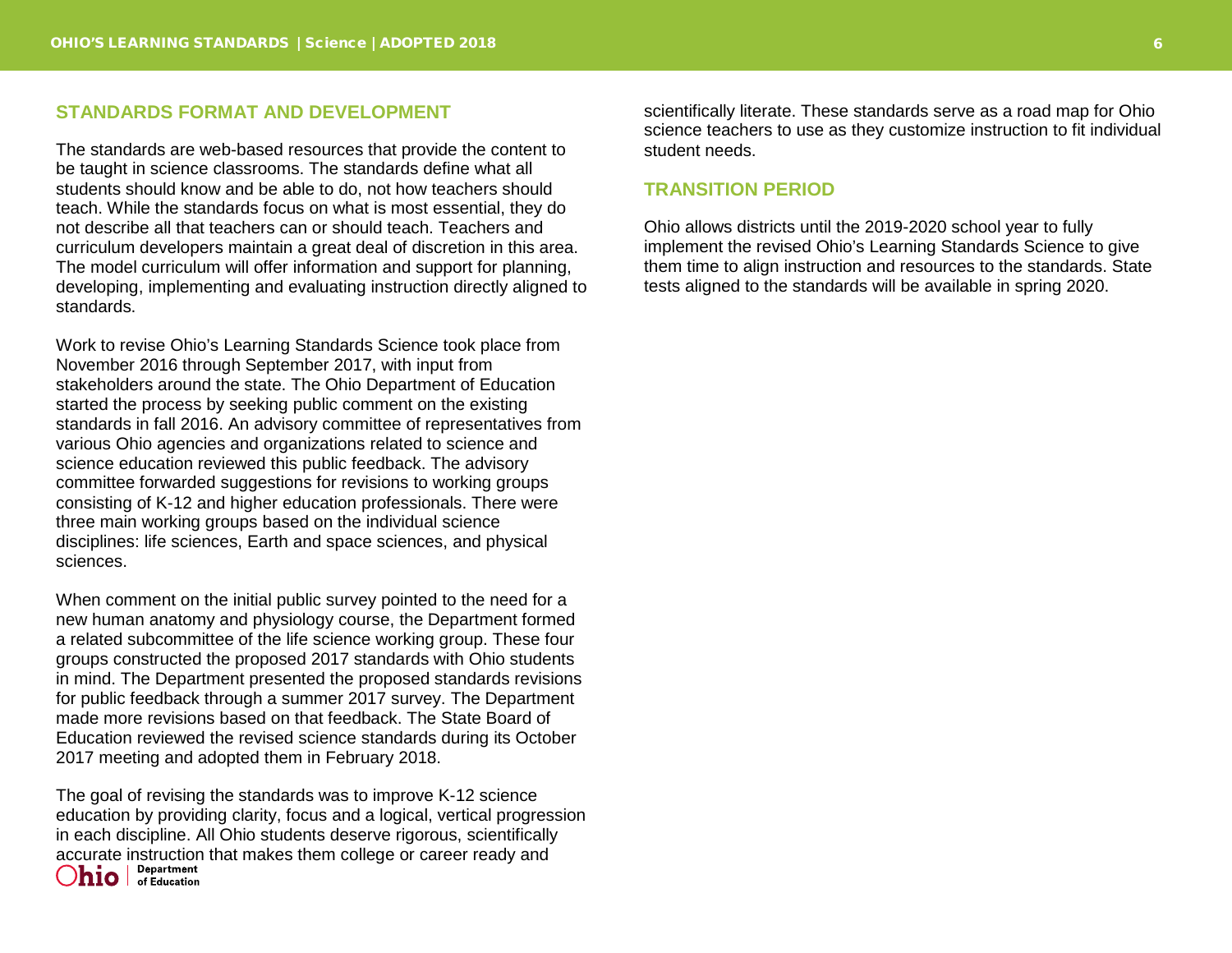## <span id="page-6-0"></span>Topics by Grade Level

#### **SCIENCE INQUIRY AND APPLICATIONS**

During the years of **K to grade 4**, all students must develop the ability to: Observe and ask questions about the natural environment; Plan and conduct simple investigations; Employ simple equipment and tools to gather data and extend the senses; Use appropriate mathematics with data to construct reasonable explanations; Communicate about observations, investigations and explanations; and Review and ask questions about the observations and explanations of others.

| <b>THEMES</b>                                                                                                                                                                                                                                                 | <b>GRADE</b> | THE PHYSICAL SETTING                                                                                                                                                                                                                                                                                                                                                                           |                                                               | THE LIVING ENVIRONMENT                                           |
|---------------------------------------------------------------------------------------------------------------------------------------------------------------------------------------------------------------------------------------------------------------|--------------|------------------------------------------------------------------------------------------------------------------------------------------------------------------------------------------------------------------------------------------------------------------------------------------------------------------------------------------------------------------------------------------------|---------------------------------------------------------------|------------------------------------------------------------------|
|                                                                                                                                                                                                                                                               |              | <b>EARTH AND SPACE SCIENCE</b>                                                                                                                                                                                                                                                                                                                                                                 | <b>PHYSICAL SCIENCE</b>                                       | <b>LIFE SCIENCE</b>                                              |
| <b>Observations of the</b><br><b>Environment</b><br>This theme focuses on helping                                                                                                                                                                             | K            | Living and nonliving things have specific physical properties that can be used to sort and classify. The physical<br>properties of air and water are presented as they apply to weather.                                                                                                                                                                                                       |                                                               |                                                                  |
|                                                                                                                                                                                                                                                               |              | <b>Daily and Seasonal Changes</b>                                                                                                                                                                                                                                                                                                                                                              | <b>Properties of Everyday</b><br><b>Objects and Materials</b> | <b>Physical and Behavioral Traits of</b><br><b>Living Things</b> |
| students develop the skills for                                                                                                                                                                                                                               |              | Energy is observed through movement, heating, cooling and the needs of living organisms.                                                                                                                                                                                                                                                                                                       |                                                               |                                                                  |
| systematic discovery to<br>understand the science of the<br>natural world around them in<br>greater depth by using<br>scientific inquiry.<br>$\overline{2}$                                                                                                   |              | <b>Sun, Energy and Weather</b>                                                                                                                                                                                                                                                                                                                                                                 | <b>Motion and Materials</b>                                   | <b>Basic Needs of Living Things</b>                              |
|                                                                                                                                                                                                                                                               |              | Living and nonliving things may move. A moving object has energy. Air moving is wind and wind can make a<br>windmill turn. Changes in energy and movement can cause change to organisms and the environments in which<br>they live.                                                                                                                                                            |                                                               |                                                                  |
|                                                                                                                                                                                                                                                               |              | <b>The Atmosphere</b>                                                                                                                                                                                                                                                                                                                                                                          | <b>Changes in Motion</b>                                      | <b>Interactions within Habitats</b>                              |
| Interconnections within<br>3<br><b>Systems</b><br>This theme focuses on helping<br>students explore the<br>components of various<br>systems and then investigate<br>dynamic and sustainable<br>relationships within systems<br>4<br>using scientific inquiry. |              | Matter is what makes up all substances on Earth. Matter has specific properties and exists in different states.<br>Earth's resources are made of matter. Matter can be used by living things and can be used for the energy they<br>contain. There are many different forms of energy. Each living component of an ecosystem is composed of matter<br>and uses energy.                         |                                                               |                                                                  |
|                                                                                                                                                                                                                                                               |              | <b>Earth's Resources</b>                                                                                                                                                                                                                                                                                                                                                                       | <b>Matter and Forms of Energy</b>                             | <b>Behavior, Growth and Changes</b>                              |
|                                                                                                                                                                                                                                                               |              | Heat and electrical energy are forms of energy that can be transferred from one location to another. Matter has<br>properties that allow the transfer of heat and electrical energy. Heating and cooling affect the weathering of Earth's<br>surface and Earth's past environments. The processes that shape Earth's surface and the fossil evidence found<br>can help decode Earth's history. |                                                               |                                                                  |
|                                                                                                                                                                                                                                                               |              | <b>Earth's Surface</b>                                                                                                                                                                                                                                                                                                                                                                         | <b>Electricity, Heat and Matter</b>                           | <b>Earth's Living History</b>                                    |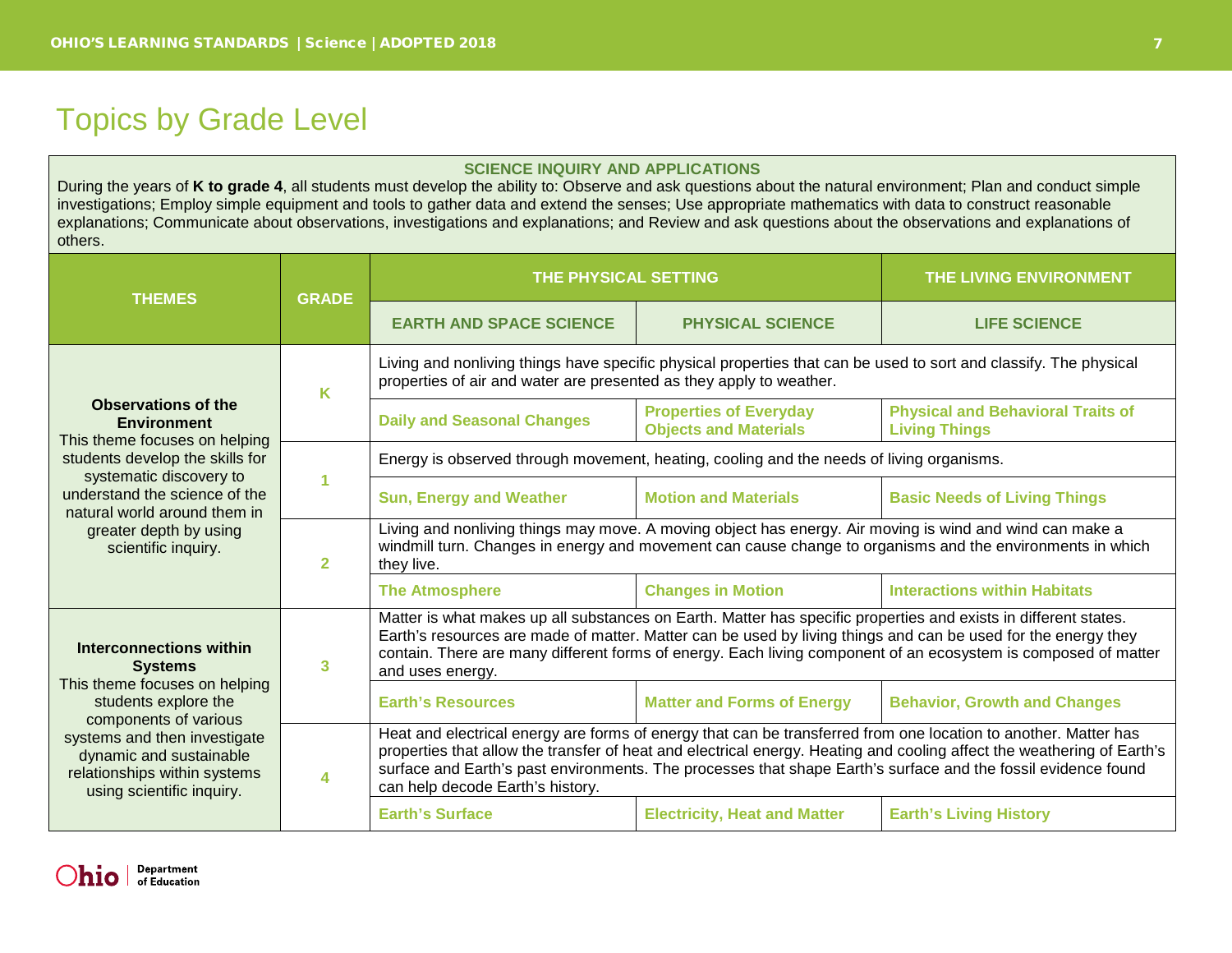#### **SCIENCE INQUIRY AND APPLICATIONS**

During the years of **grades 5 through 8**, all students must have developed the ability to: Identify questions that can be answered through scientific investigations; Design and conduct a scientific investigation; Use appropriate mathematics, tools and techniques to gather data and information; Analyze and interpret data; Develop descriptions, models, explanations and predictions; Think critically and logically to connect evidence and explanations; Recognize and analyze alternative explanations and predictions; and Communicate scientific procedures and explanations.

| <b>THEMES</b>                                                                                                                                                                                                                                                     |   | THE PHYSICAL SETTING                                                                                                                                                                                                                                                                                                                             |                                                  | THE LIVING ENVIRONMENT                               |
|-------------------------------------------------------------------------------------------------------------------------------------------------------------------------------------------------------------------------------------------------------------------|---|--------------------------------------------------------------------------------------------------------------------------------------------------------------------------------------------------------------------------------------------------------------------------------------------------------------------------------------------------|--------------------------------------------------|------------------------------------------------------|
| <b>GRADE</b>                                                                                                                                                                                                                                                      |   | <b>EARTH AND SPACE SCIENCE</b>                                                                                                                                                                                                                                                                                                                   | <b>PHYSICAL SCIENCE</b>                          | <b>LIFE SCIENCE</b>                                  |
| <b>Interconnections within</b><br><b>Systems</b><br>This theme focuses on helping                                                                                                                                                                                 |   | Cycles on Earth, such as those occurring in ecosystems, in the solar system, and in the movement of light and<br>sound result in describable patterns. Speed is a measurement of movement. Change in speed is related to force<br>and mass. The transfer of energy drives changes in systems, including ecosystems and physical systems.         |                                                  |                                                      |
| students explore the<br>components of various<br>systems and then investigate<br>dynamic and sustainable<br>relationships within systems<br>using scientific inquiry.                                                                                             | 5 | <b>Cycles and Patterns in the Solar</b><br><b>System</b>                                                                                                                                                                                                                                                                                         | <b>Light, Sound and Motion</b>                   | <b>Interactions within Ecosystems</b>                |
| 6                                                                                                                                                                                                                                                                 |   | All matter is made of small particles called atoms. The properties of matter are based on the order and<br>organization of atoms and molecules. Cells, minerals, rocks and soil are all examples of matter.                                                                                                                                      |                                                  |                                                      |
| <b>Order and Organization</b><br>This theme focuses on helping                                                                                                                                                                                                    |   | <b>Rocks, Minerals and Soil</b>                                                                                                                                                                                                                                                                                                                  | <b>Matter and Motion</b>                         | <b>Cellular to Multicellular</b>                     |
| students use scientific inquiry<br>to discover patterns, trends,<br>structures and relationships<br>7<br>that may be inferred from<br>simple principles. These<br>principles are related to the<br>properties or interactions<br>within and between systems.<br>8 |   | Systems can exchange energy and/or matter when interactions occur within systems and between systems.<br>Systems cycle matter and energy in observable and predictable patterns.                                                                                                                                                                 |                                                  |                                                      |
|                                                                                                                                                                                                                                                                   |   | <b>Cycles and Patterns of Earth and</b><br>the Moon                                                                                                                                                                                                                                                                                              | <b>Conservation of Mass and</b><br><b>Energy</b> | <b>Cycles of Matter and Flow of</b><br><b>Energy</b> |
|                                                                                                                                                                                                                                                                   |   | Systems can be described and understood by analysis of the interaction of their components. Energy, forces and<br>motion combine to change the physical features of Earth. The changes of the physical Earth and the species that<br>have lived on Earth are found in the rock record. For species to continue, reproduction must be successful. |                                                  |                                                      |
|                                                                                                                                                                                                                                                                   |   | <b>Physical Earth</b>                                                                                                                                                                                                                                                                                                                            | <b>Forces and Motion</b>                         | <b>Species and Reproduction</b>                      |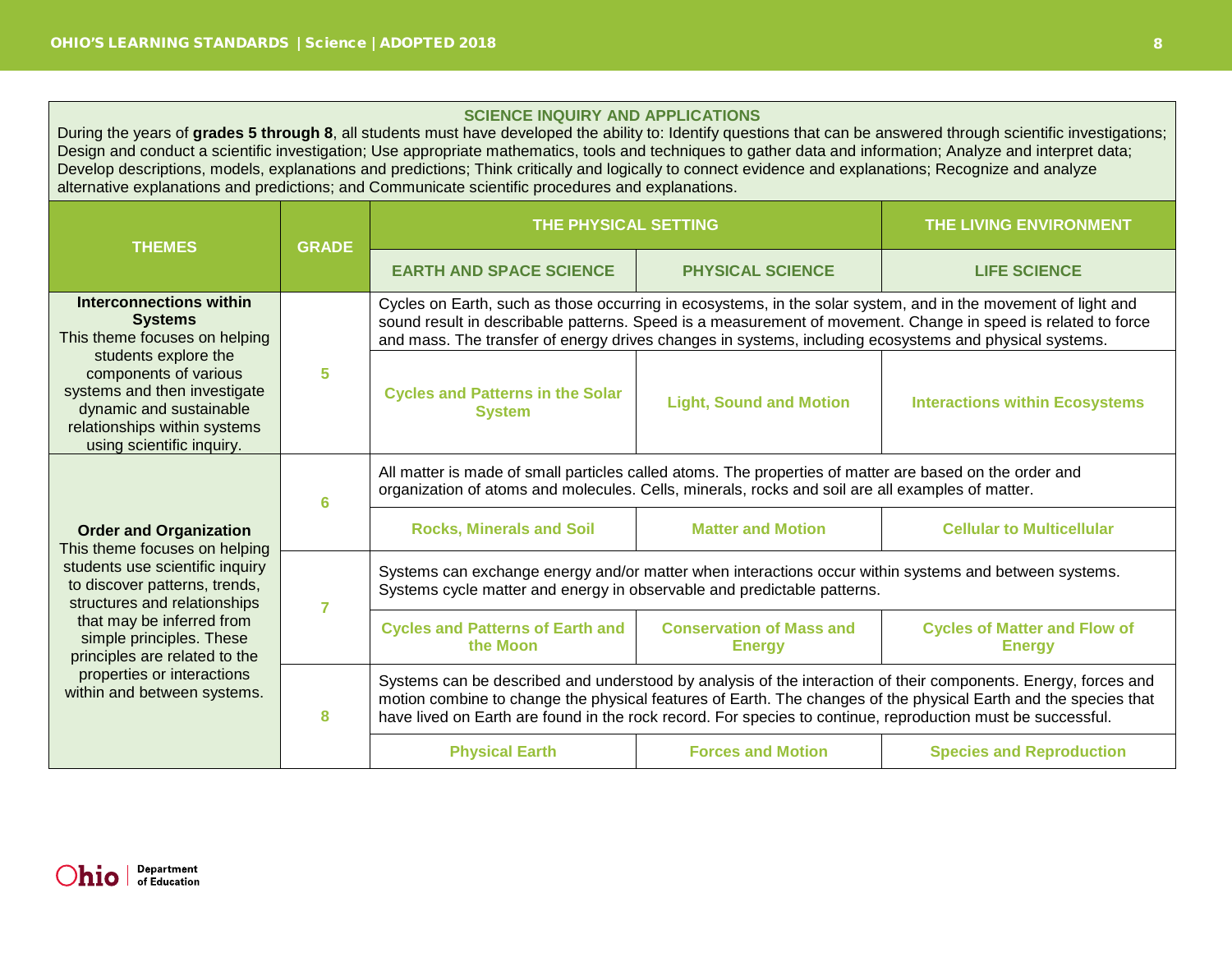## <span id="page-8-0"></span>Ohio's Learning Standards for Science, Grades K-8

### <span id="page-8-1"></span>Kindergarten

#### **INTRODUCTION TO CONTENT STATEMENTS**

#### **GRADE BAND THEME: OBSERVATIONS OF THE ENVIRONMENT**

This theme focuses on helping students develop the skills for systematic discovery to understand the science of the physical world around them in greater depth by using scientific inquiry.

#### **SCIENCE INQUIRY AND APPLICATION**

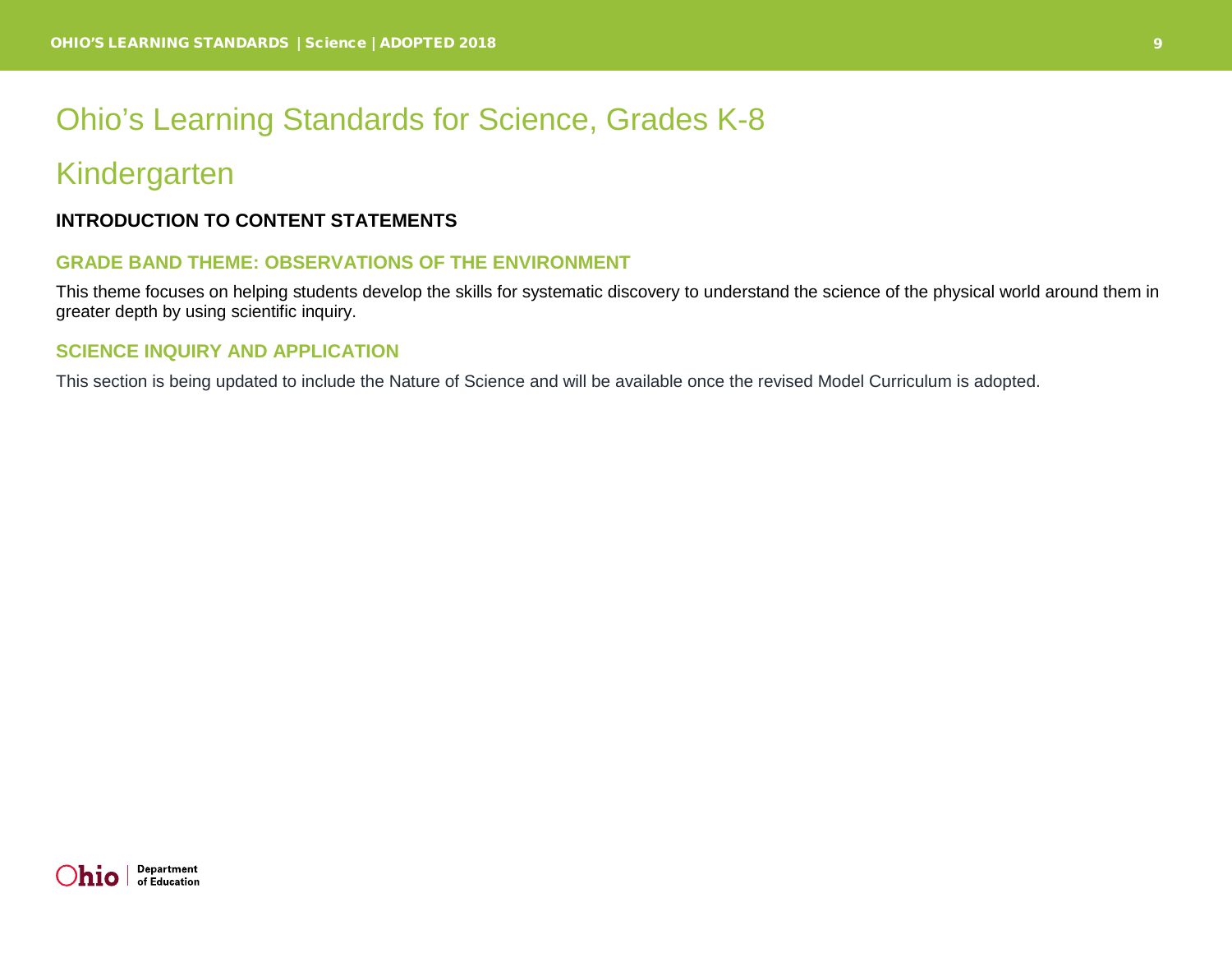Strand Connections: Living and nonliving things have specific physical properties that can be used to sort and classify. The physical properties of air and water are presented as they apply to weather.

| <b>EARTH AND SPACE SCIENCE (ESS)</b>                                                                                                                                              | <b>LIFE SCIENCE (LS)</b>                                                                                                                                                  | <b>PHYSICAL SCIENCE (PS)</b>                                                                                                                                                                                                                                     |  |
|-----------------------------------------------------------------------------------------------------------------------------------------------------------------------------------|---------------------------------------------------------------------------------------------------------------------------------------------------------------------------|------------------------------------------------------------------------------------------------------------------------------------------------------------------------------------------------------------------------------------------------------------------|--|
| <b>Topic: Daily and Seasonal Changes</b><br>This topic focuses on observing, exploring,<br>describing and comparing weather changes,<br>patterns in the sky and changing seasons. | <b>Topic: Physical and Behavioral Traits of Living</b><br><b>Things</b><br>This topic focuses on observing, exploring,<br>describing and comparing living things in Ohio. | <b>Topic: Properties of Everyday Objects and</b><br><b>Materials</b><br>This topic focuses on the production of sound and<br>on observing, exploring, describing and comparing<br>the properties of objects and materials with which<br>the student is familiar. |  |
| <b>CONDENSED CONTENT STATEMENTS</b>                                                                                                                                               |                                                                                                                                                                           |                                                                                                                                                                                                                                                                  |  |
| • Weather changes are long-term and short-term.<br>• The moon, sun and stars can be observed at<br>different times of the day or night.                                           | • Living things have specific characteristics and<br>traits.<br>• Living things have physical traits and behaviors,<br>which influence their survival.                    | • Objects and materials can be sorted and<br>described by their properties.<br>• Some objects and materials can be made to<br>vibrate and produce sound.                                                                                                         |  |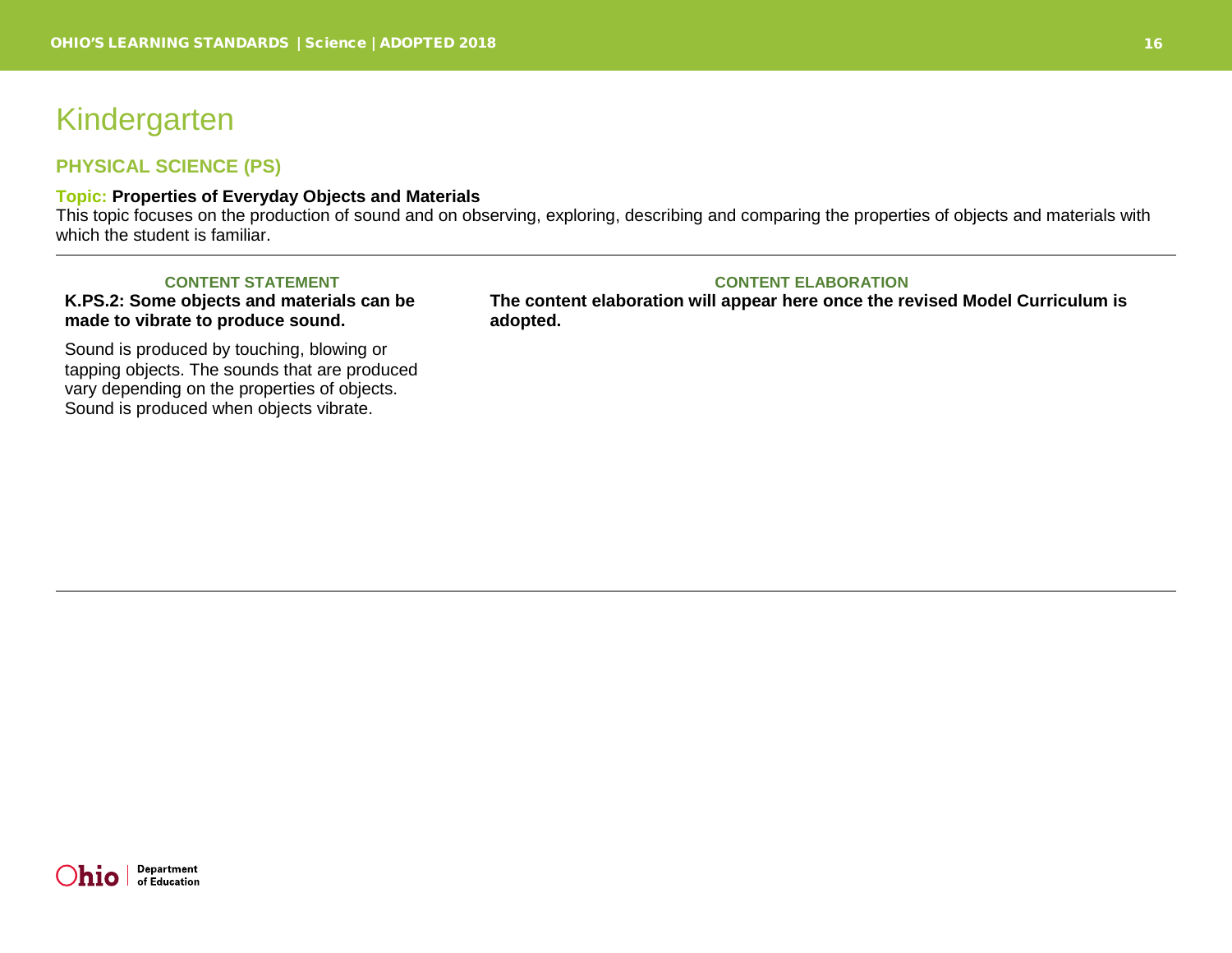## <span id="page-16-0"></span>Grade 1

#### **INTRODUCTION TO CONTENT STATEMENTS**

#### **GRADE BAND THEME: OBSERVATIONS OF THE ENVIRONMENT**

This theme focuses on helping students develop the skills for systematic discovery to understand the science of the physical world around them in greater depth by using scientific inquiry.

#### **SCIENCE INQUIRY AND APPLICATION**

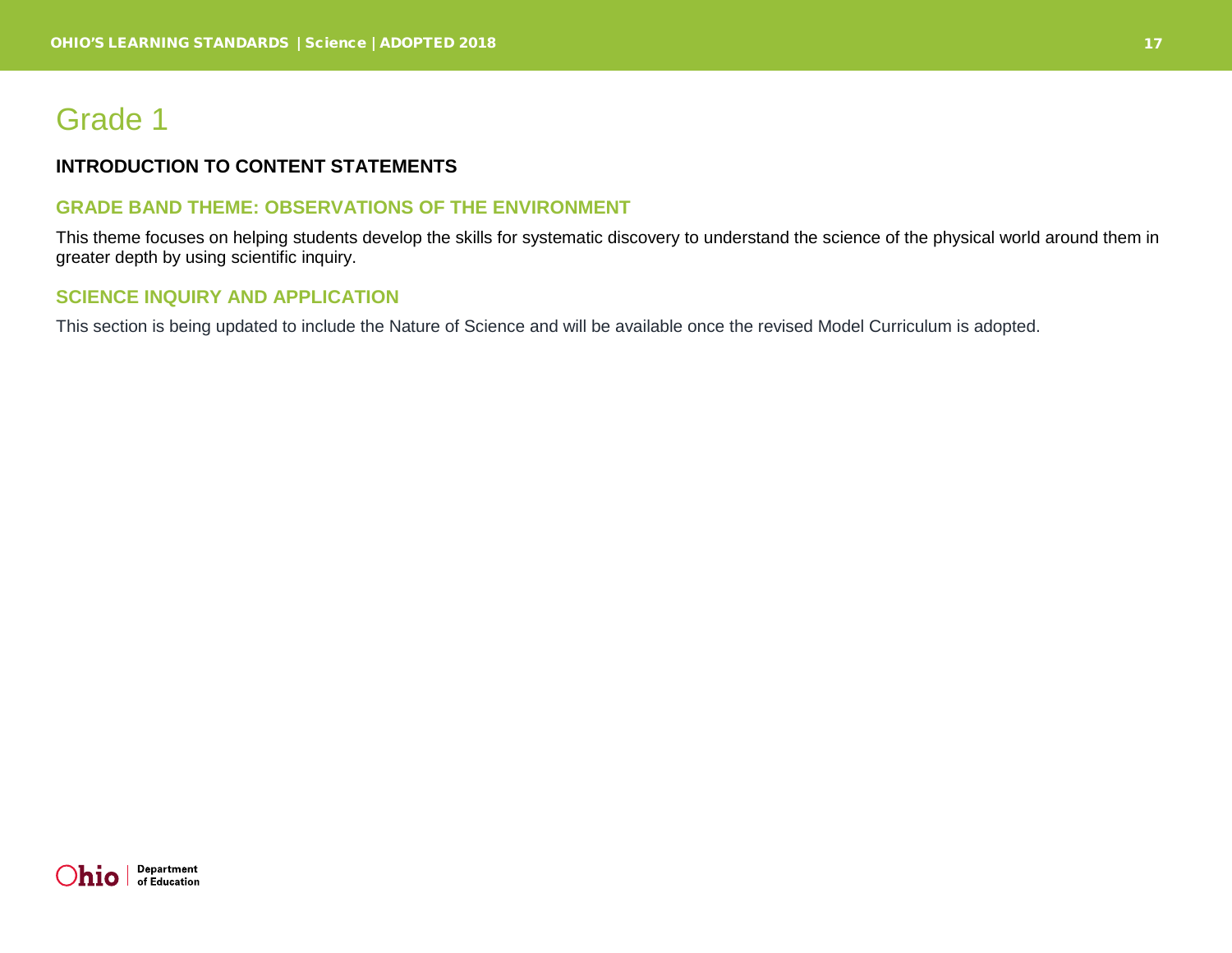Strand Connections: Energy is observed through movement, heating, cooling and the needs of living organisms.

| <b>EARTH AND SPACE SCIENCE (ESS)</b>                                                                                                                     | <b>LIFE SCIENCE (LS)</b>                                                                                                                                                                                                                  | <b>PHYSICAL SCIENCE (PS)</b>                                                                                                                                                                             |  |  |
|----------------------------------------------------------------------------------------------------------------------------------------------------------|-------------------------------------------------------------------------------------------------------------------------------------------------------------------------------------------------------------------------------------------|----------------------------------------------------------------------------------------------------------------------------------------------------------------------------------------------------------|--|--|
| <b>Topic: Sun, Energy and Weather</b><br>This topic focuses on the sun as a source of energy<br>and energy changes that occur to land, air and<br>water. | <b>Topic: Basic Needs of Living Things</b><br>This topic focuses on the physical needs of living<br>things in Ohio. Energy from the sun or food,<br>nutrients, water, shelter and air are some of the<br>physical needs of living things. | <b>Topic: Motion and Materials</b><br>This topic focuses on the changes in properties<br>that occur in objects and materials. Changes of<br>position of an object are a result of pushing or<br>pulling. |  |  |
| <b>CONDENSED CONTENT STATEMENTS</b>                                                                                                                      |                                                                                                                                                                                                                                           |                                                                                                                                                                                                          |  |  |
| • The sun is the principal source of energy.<br>• Water on Earth is present in many forms.                                                               | • Living things have basic needs, which are met by<br>obtaining materials from the physical environment.<br>• Living things survive only in environments that<br>meet their needs.                                                        | • Properties of objects and materials can change.<br>• Objects can be moved in a variety of ways, such<br>as straight, zigzag, circular and back and forth.                                              |  |  |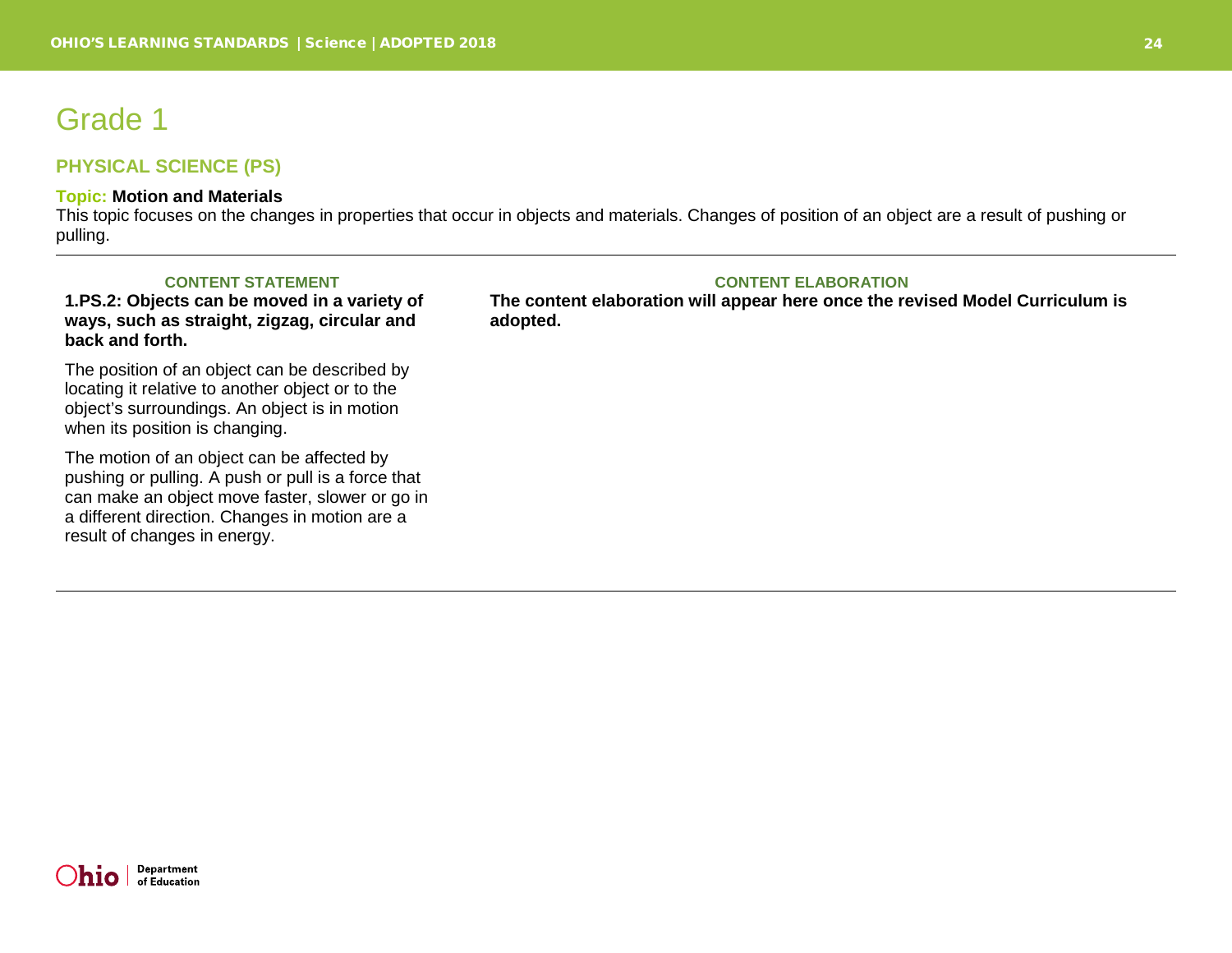## <span id="page-24-0"></span>Grade 2

#### **INTRODUCTION TO CONTENT STATEMENTS**

#### **GRADE BAND THEME: OBSERVATIONS OF THE ENVIRONMENT**

This theme focuses on helping students develop the skills for systematic discovery to understand the science of the physical world around them in greater depth by using scientific inquiry.

#### **SCIENCE INQUIRY AND APPLICATION**

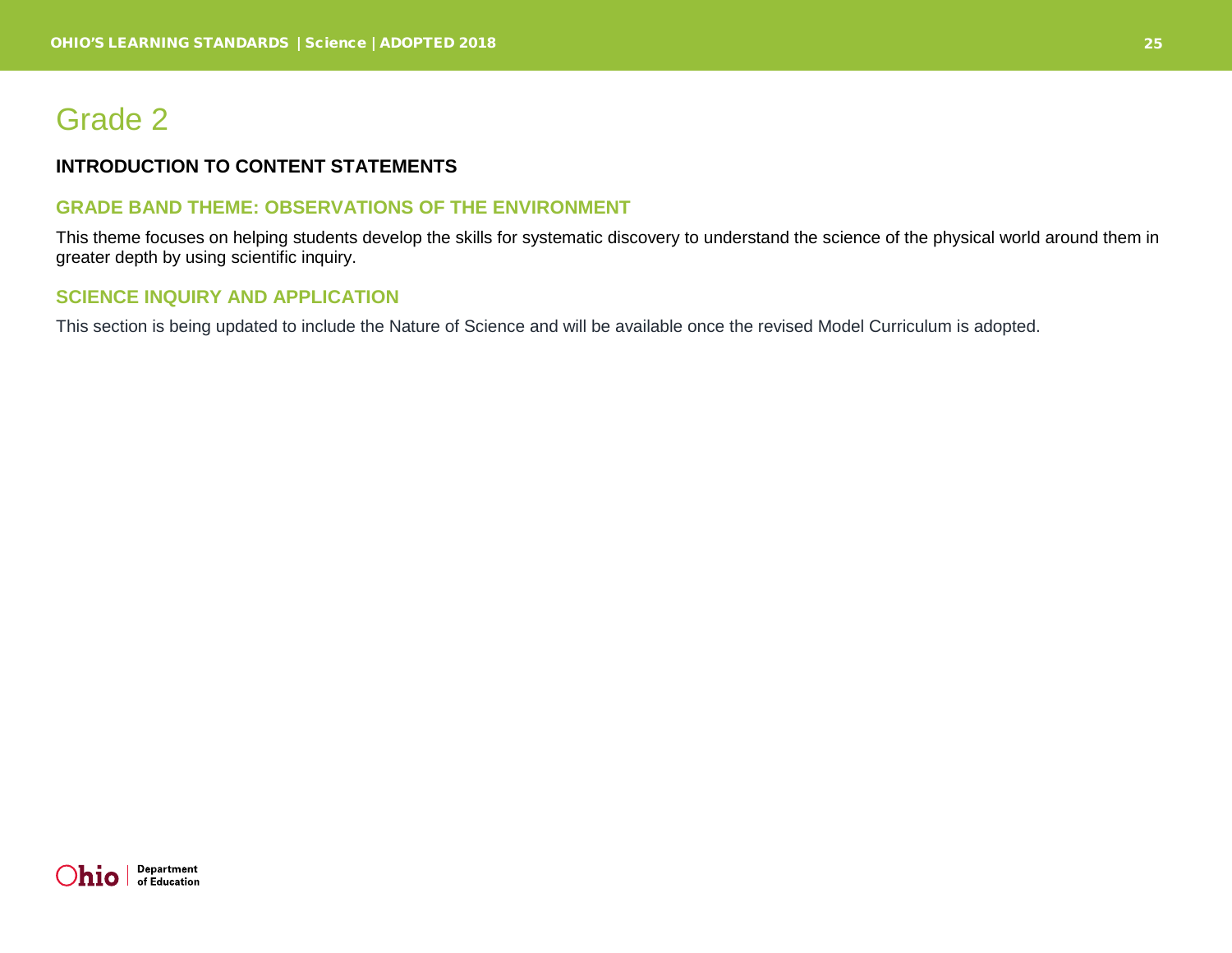Strand Connections: Living and nonliving things may move. A moving object has energy. Air moving is wind and wind can make a windmill turn. Changes in energy and movement can cause change to organisms and the environments in which they live.

| <b>EARTH AND SPACE SCIENCE (ESS)</b>                                                                                                                                | <b>LIFE SCIENCE (LS)</b>                                                                                                                                                                                                                                                       | <b>PHYSICAL SCIENCE (PS)</b>                                                   |  |  |
|---------------------------------------------------------------------------------------------------------------------------------------------------------------------|--------------------------------------------------------------------------------------------------------------------------------------------------------------------------------------------------------------------------------------------------------------------------------|--------------------------------------------------------------------------------|--|--|
| <b>Topic: The Atmosphere</b>                                                                                                                                        | <b>Topic: Interactions within Habitats</b>                                                                                                                                                                                                                                     | <b>Topic: Changes in Motion</b>                                                |  |  |
| This topic focuses on air and water as they relate to<br>weather and weather changes that can be<br>observed and measured.                                          | This topic focuses on how ecosystems work by<br>observations of simple interactions between the<br>biotic/living and abiotic/nonliving parts of an<br>ecosystem. Just as living things impact the<br>environment in which they live, the environment<br>impacts living things. | This topic focuses on observing the relationship<br>between forces and motion. |  |  |
| <b>CONDENSED CONTENT STATEMENTS</b>                                                                                                                                 |                                                                                                                                                                                                                                                                                |                                                                                |  |  |
| • The atmosphere is primarily made up of air.<br>• Water is present in the atmosphere.<br>• Long- and short-term weather changes occur due<br>to changes in energy. | • Living things cause changes on Earth.<br>• All organisms alive today result from their<br>ancestors, some of which may be extinct. Not all<br>kinds of organisms that lived in the past are<br>represented by living organisms today.                                        | • Forces change the motion of an object.                                       |  |  |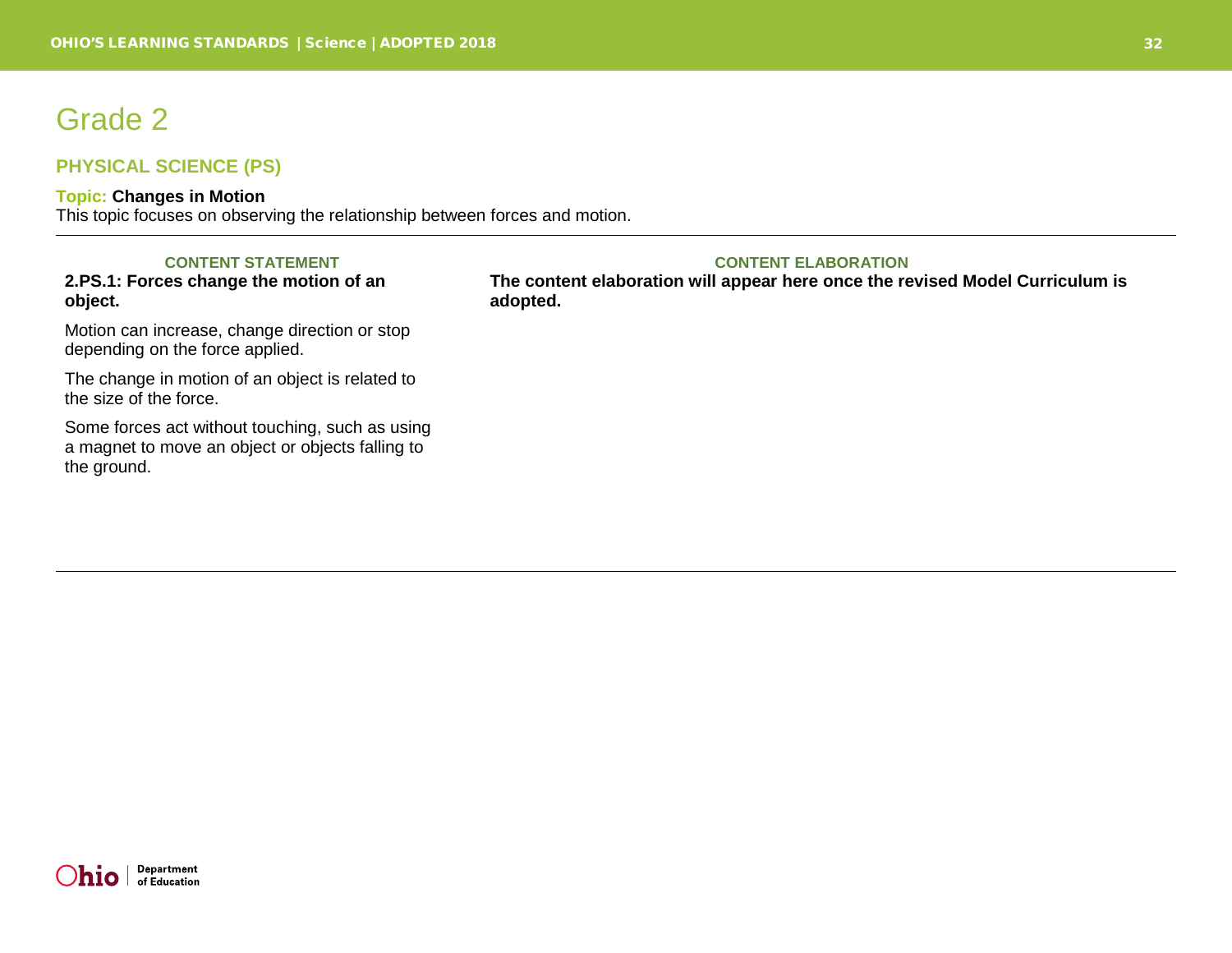## <span id="page-32-0"></span>Grade 3

#### **INTRODUCTION TO CONTENT STATEMENTS**

#### **GRADE BAND THEME: INTERCONNECTIONS WITHIN SYSTEMS**

This theme focuses on helping students explore the components of various systems and then investigate dynamic and sustainable relationships within systems using scientific inquiry.

#### **SCIENCE INQUIRY AND APPLICATION**

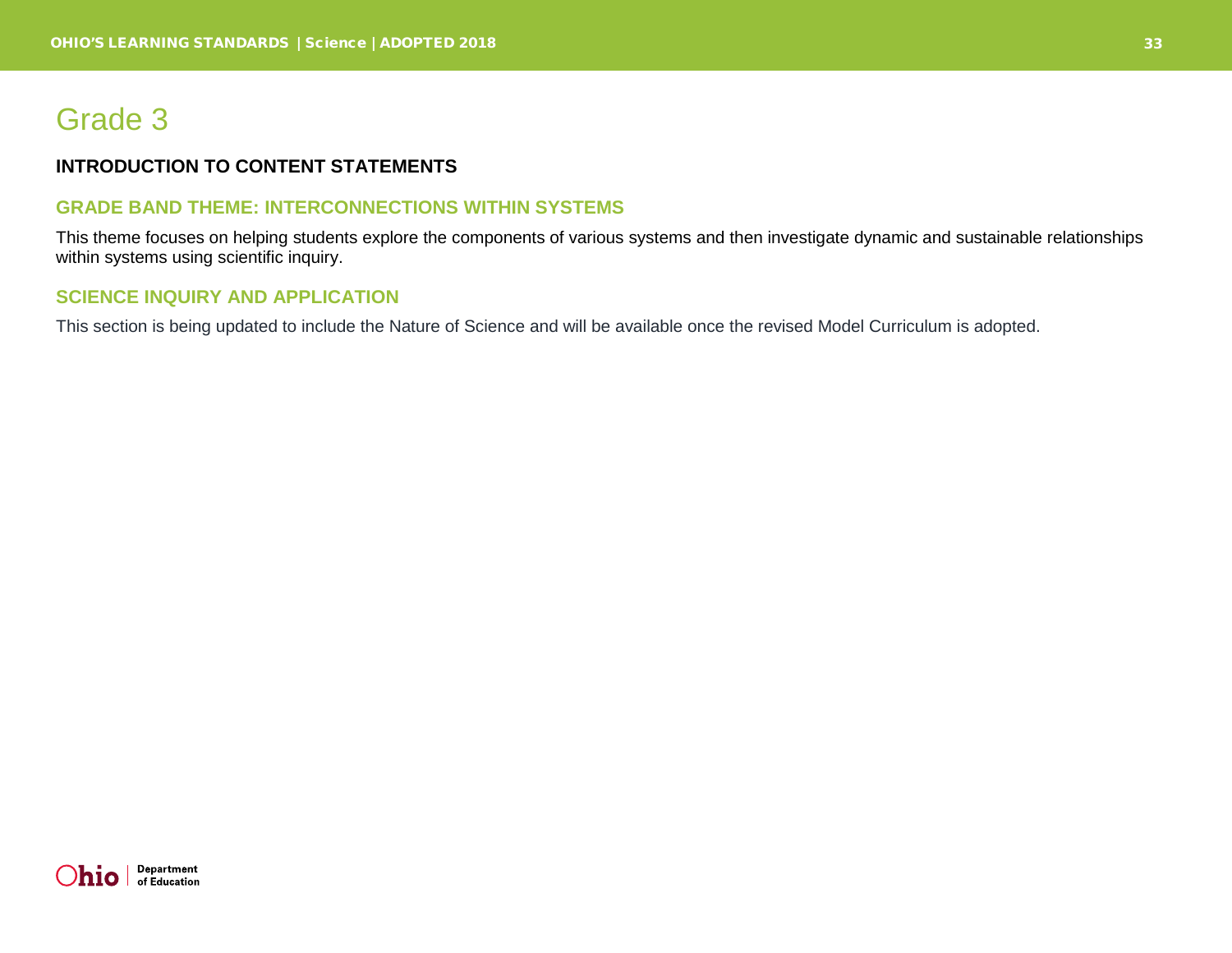Strand Connections: Matter is what makes up all substances on Earth. Matter has specific properties and exists in different states. Earth's resources are made of matter. Matter can be used by living things and can be used for the energy it contains. There are many different forms of energy. Each living component of an ecosystem is composed of matter and uses energy.

| <b>EARTH AND SPACE SCIENCE (ESS)</b>                                                                                                                                                                                                                                             | <b>LIFE SCIENCE (LS)</b>                                                                                                                                                                                                                                                                                                                                        | <b>PHYSICAL SCIENCE (PS)</b>                                                                                                                                                                                                                                              |  |
|----------------------------------------------------------------------------------------------------------------------------------------------------------------------------------------------------------------------------------------------------------------------------------|-----------------------------------------------------------------------------------------------------------------------------------------------------------------------------------------------------------------------------------------------------------------------------------------------------------------------------------------------------------------|---------------------------------------------------------------------------------------------------------------------------------------------------------------------------------------------------------------------------------------------------------------------------|--|
| <b>Topic: Earth's Resources</b><br>This topic focuses on Earth's resources. While<br>resources can be living and nonliving, within this<br>strand, the emphasis is on Earth's nonliving<br>resources, such as water, air, rock, soil and the<br>energy resources they represent. | <b>Topic: Behavior, Growth and Changes</b><br>This topic explores life cycles of organisms and the<br>relationship between the natural environment and<br>an organism's (physical and behavioral) traits,<br>which affect its ability to survive and reproduce.                                                                                                 | <b>Topic: Matter and Forms of Energy</b><br>This topic focuses on the relationship between<br>matter and energy. Matter has specific properties<br>and is found in all substances on Earth. Heat is a<br>familiar form of energy that can change the states<br>of matter. |  |
| <b>CONDENSED CONTENT STATEMENTS</b>                                                                                                                                                                                                                                              |                                                                                                                                                                                                                                                                                                                                                                 |                                                                                                                                                                                                                                                                           |  |
| • Earth's nonliving resources have specific<br>properties.<br>• Earth's resources can be used for energy.<br>• Some of Earth's resources are limited.                                                                                                                            | • Offspring resemble their parents and each other.<br>• Individuals of the same kind of organism differ in<br>their inherited traits. These differences give some<br>individuals an advantage in surviving and/or<br>reproducing.<br>• Plants and animals have life cycles that are part<br>of their adaptations for survival in their natural<br>environments. | • All objects and substances in the natural world<br>are composed of matter.<br>• Matter exists in different states, each of which has<br>different properties.<br>• Heat, electrical energy, light, sound and magnetic<br>energy are forms of energy.                    |  |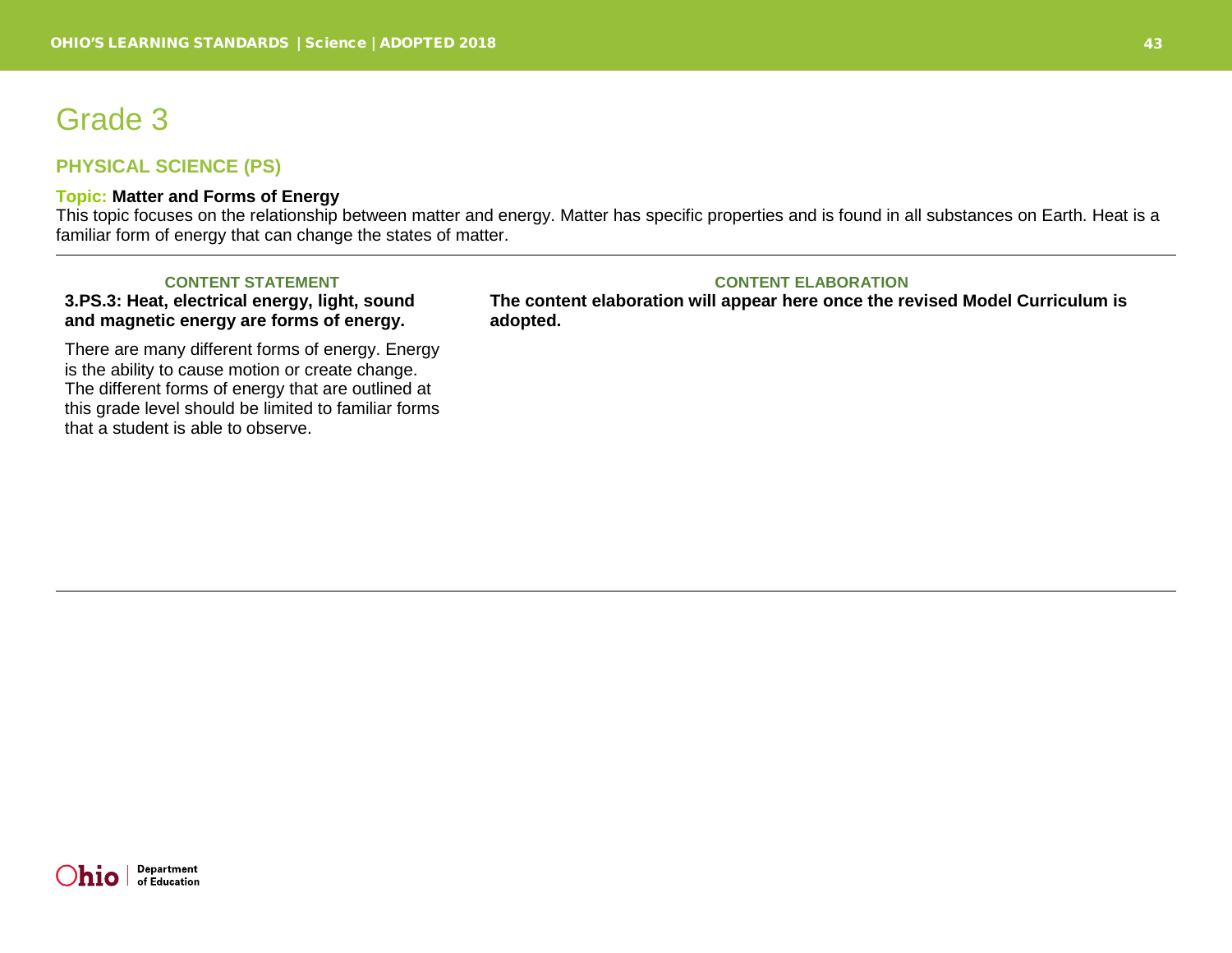# Grade 4

## **INTRODUCTION TO CONTENT STATEMENTS**

#### **GRADE BAND THEME: INTERCONNECTIONS WITHIN SYSTEMS**

This theme focuses on helping students explore the components of various systems and then investigate dynamic and sustainable relationships within systems using scientific inquiry.

### **SCIENCE INQUIRY AND APPLICATION**

This section is being updated to include the Nature of Science and will be available once the revised Model Curriculum is adopted.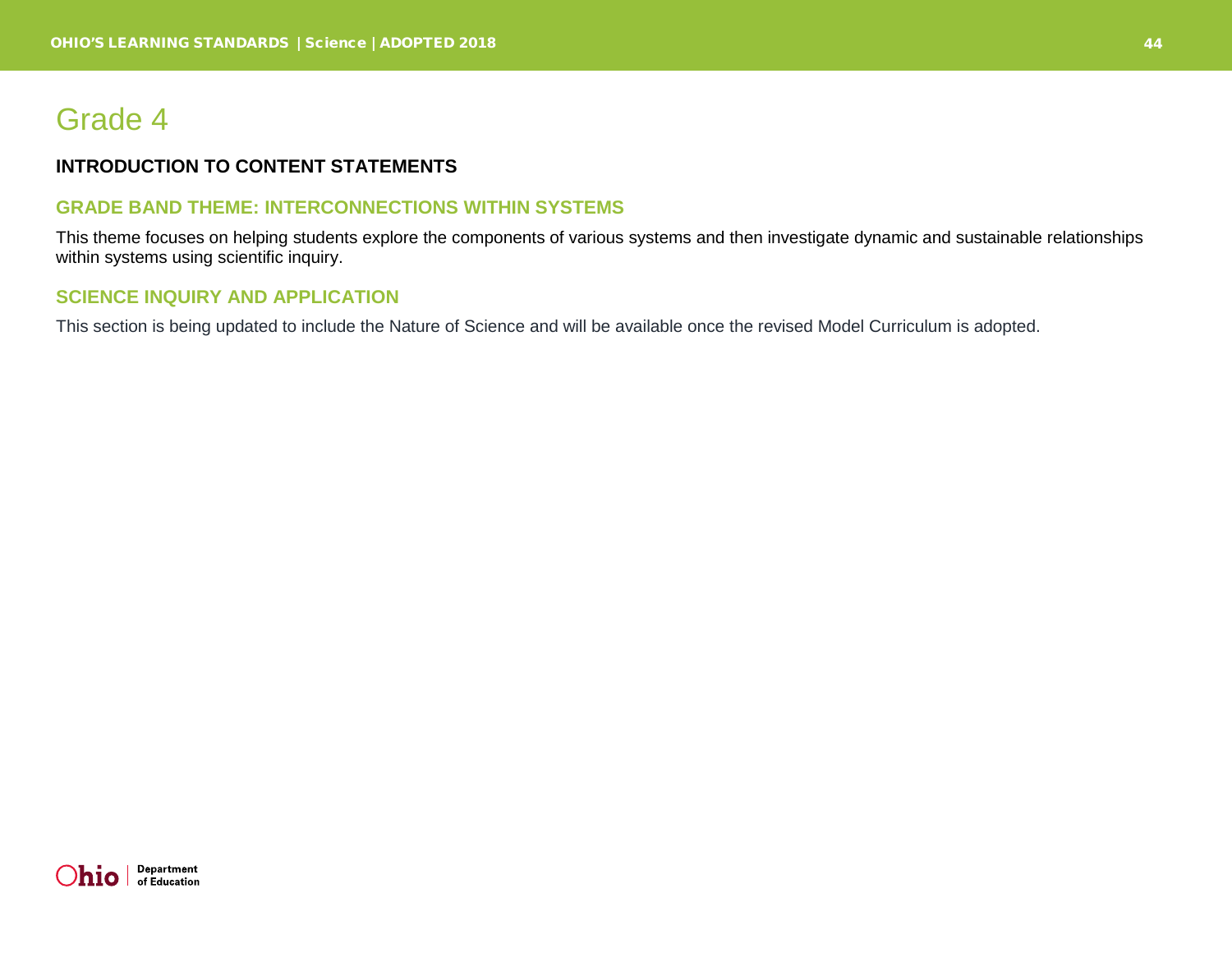#### **STRANDS**

Strand Connections: Heat and electrical energy are forms of energy that can be transferred from one location to another. Matter has properties that allow the transfer of heat and electrical energy. Heating and cooling affect the weathering of Earth's surface and Earth's past environments. The processes that shape Earth's surface and the fossil evidence found can help decode Earth's history.

| <b>EARTH AND SPACE SCIENCE (ESS)</b>                                                      | <b>LIFE SCIENCE (LS)</b>                                                                                                                                             | <b>PHYSICAL SCIENCE (PS)</b>                                                                                                                                               |  |
|-------------------------------------------------------------------------------------------|----------------------------------------------------------------------------------------------------------------------------------------------------------------------|----------------------------------------------------------------------------------------------------------------------------------------------------------------------------|--|
| <b>Topic: Earth's Surface</b>                                                             | <b>Topic: Earth's Living History</b>                                                                                                                                 | <b>Topic: Electricity, Heat and Matter</b>                                                                                                                                 |  |
| This topic focuses on the variety of processes that<br>shape and reshape Earth's surface. | This topic focuses on using fossil evidence and<br>living organisms to observe that suitable habitats<br>depend upon a combination of biotic and abiotic<br>factors. | This topic focuses on the conservation of matter<br>and the processes of energy transfer and<br>transformation, especially as they relate to heat and<br>electrical energy |  |
| <b>CONDENSED CONTENT STATEMENTS</b>                                                       |                                                                                                                                                                      |                                                                                                                                                                            |  |
| • Earth's surface has specific characteristics and<br>landforms that can be identified.   | • Changes in an organism's environment are<br>sometimes beneficial to its survival and sometimes<br>harmful.                                                         | . When objects break into smaller pieces, dissolve,<br>or change state, the total amount of matter is<br>conserved.                                                        |  |
| • The surface of Earth changes due to weathering.                                         |                                                                                                                                                                      |                                                                                                                                                                            |  |
| • The surface of Earth changes due to erosion and<br>deposition.                          | • Fossils can be compared to one another and to<br>present-day organisms according to their<br>similarities and differences.                                         | • Energy can be transferred from one location to<br>another or can be transformed from one form to<br>another.                                                             |  |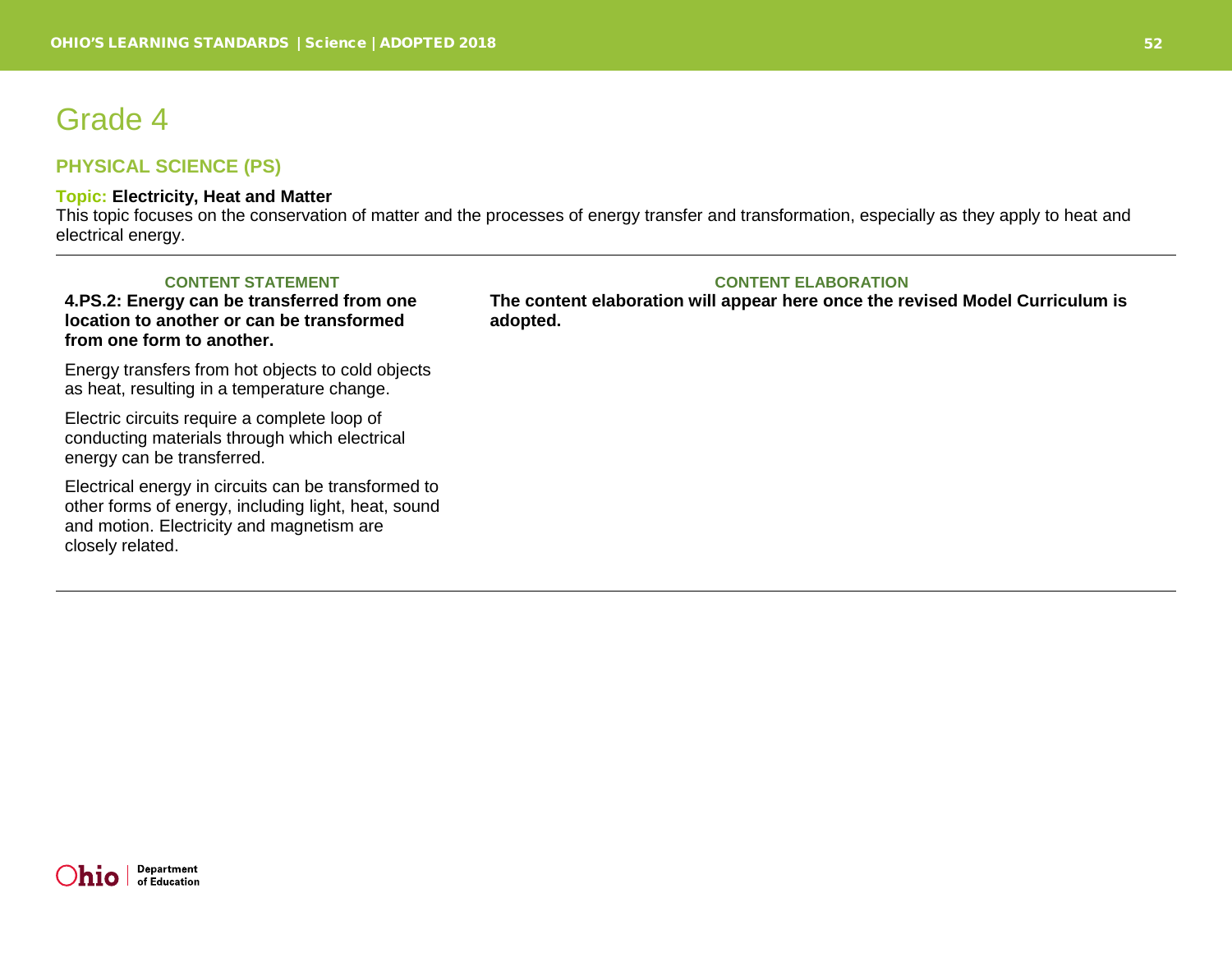# Grade 5

## **INTRODUCTION TO CONTENT STATEMENTS**

#### **GRADE BAND THEME: INTERCONNECTIONS WITHIN SYSTEMS**

This theme focuses on helping students explore the components of various systems and then investigate dynamic and sustainable relationships within systems using scientific inquiry.

### **SCIENCE INQUIRY AND APPLICATION**

This section is being updated to include the Nature of Science and will be available once the revised Model Curriculum is adopted.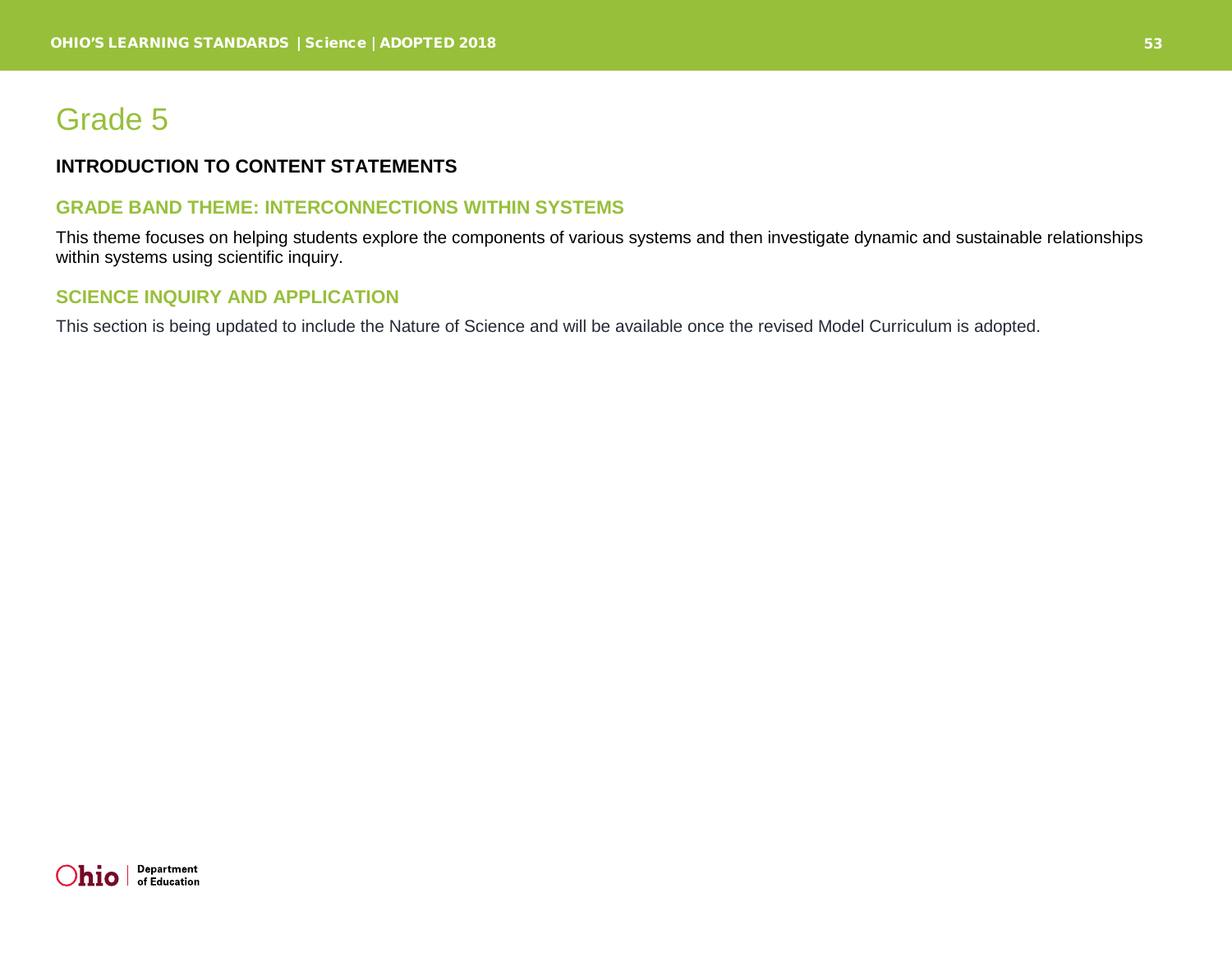### **STRANDS**

Strand Connections: Cycles on Earth, such as those occurring in ecosystems, in the solar system, and in the movement of light and sound result in describable patterns. Speed is a measurement of movement. Change in speed is related to force and mass. The transfer of energy drives changes in systems, including ecosystems and physical systems.

| <b>EARTH AND SPACE SCIENCE (ESS)</b>                                                                                                                                                                                | <b>LIFE SCIENCE (LS)</b>                                                                                                                       | <b>PHYSICAL SCIENCE (PS)</b>                                                                                                                                                                                                                                                                                                                                                     |  |  |
|---------------------------------------------------------------------------------------------------------------------------------------------------------------------------------------------------------------------|------------------------------------------------------------------------------------------------------------------------------------------------|----------------------------------------------------------------------------------------------------------------------------------------------------------------------------------------------------------------------------------------------------------------------------------------------------------------------------------------------------------------------------------|--|--|
| <b>Topic: Cycles and Patterns in the Solar System</b><br>This topic focuses on the characteristics, cycles<br>and patterns in the solar system and within the<br>universe.                                          | <b>Topic: Interactions within Ecosystems</b><br>This topic focuses on foundational knowledge of<br>the structures and functions of ecosystems. | <b>Topic: Light, Sound and Motion</b><br>This topic focuses on the forces that affect motion.<br>This includes the relationship between the change<br>in speed of an object, the amount of force applied<br>and the mass of the object. Light and sound are<br>explored as forms of energy that move in<br>predictable ways, depending on the matter through<br>which they move. |  |  |
| <b>CONDENSED CONTENT STATEMENTS</b>                                                                                                                                                                                 |                                                                                                                                                |                                                                                                                                                                                                                                                                                                                                                                                  |  |  |
| • The solar system includes the sun and all celestial<br>bodies that orbit the sun. Each planet in the solar<br>system has unique characteristics.<br>• The sun is one of many stars that exist in the<br>universe. | • Organisms perform a variety of roles in an<br>ecosystem.<br>• All of the processes that take place within<br>organisms require energy.       | • The amount of change in movement of an object<br>is based on the mass of the object and the amount<br>of force exerted.<br>• Light and sound are forms of energy that behave<br>in predictable ways.                                                                                                                                                                           |  |  |
| • Most of the cycles and patterns of motion<br>between the Earth and sun are predictable.                                                                                                                           |                                                                                                                                                |                                                                                                                                                                                                                                                                                                                                                                                  |  |  |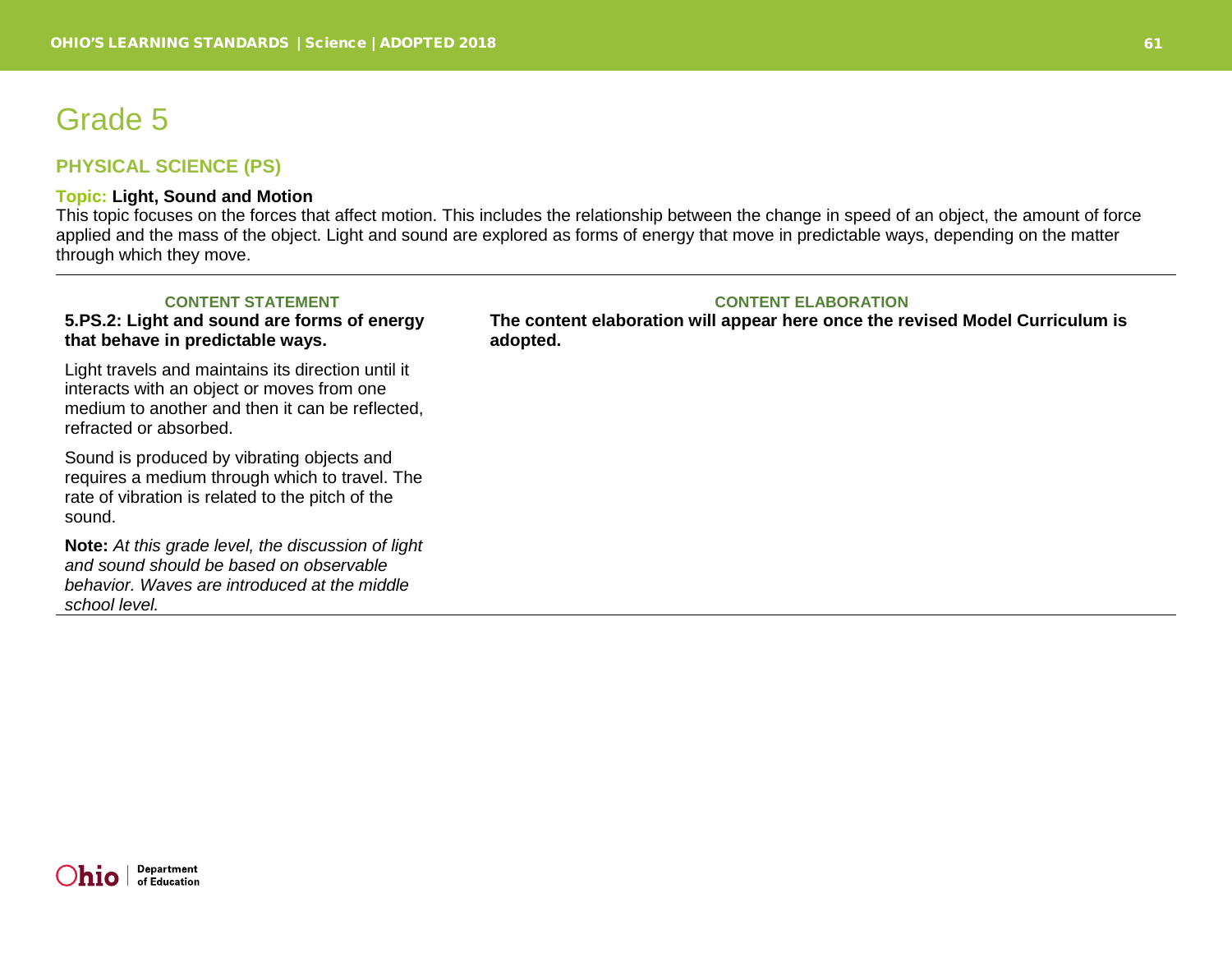# Grade 6

## **INTRODUCTION TO CONTENT STATEMENTS**

#### **GRADE BAND THEME: ORDER AND ORGANIZATION**

This theme focuses on helping students use scientific inquiry to discover patterns, trends, structures and relationships that may be inferred by simple principles. These principles are related to the properties or interactions within and between systems.

### **SCIENCE INQUIRY AND APPLICATION**

This section is being updated to include the Nature of Science and will be available once the revised Model Curriculum is adopted.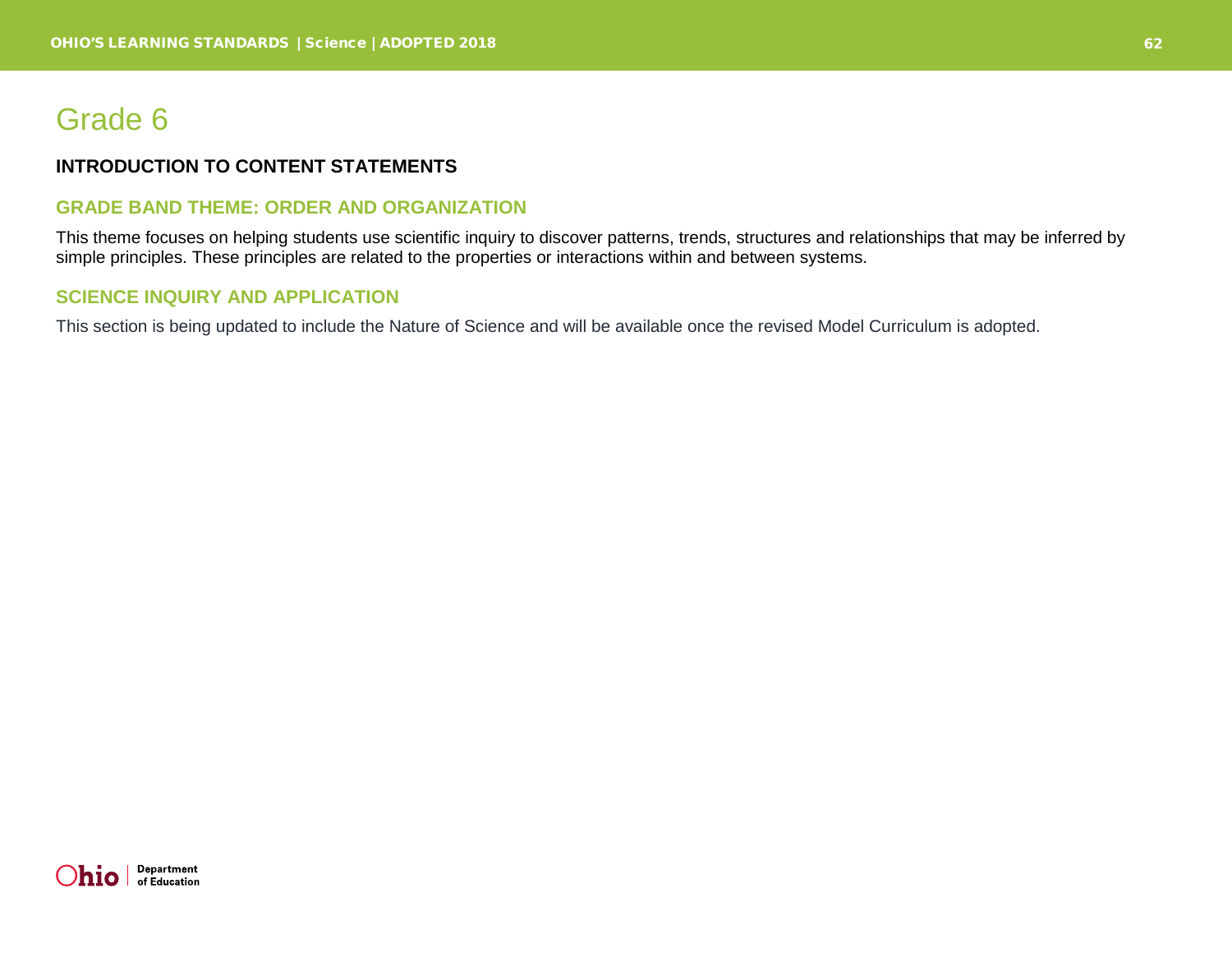### **STRANDS**

Strand Connections: All matter is made of small particles called atoms. The properties of matter are based on the order and organization of atoms and molecules. Cells, minerals, rocks and soil are all examples of matter.

| <b>EARTH AND SPACE SCIENCE (ESS)</b>                                                                                                                                                                                                  | <b>LIFE SCIENCE (LS)</b>                                                                                                                                                                                                                                   | <b>PHYSICAL SCIENCE (PS)</b>                                                                                                                         |  |  |
|---------------------------------------------------------------------------------------------------------------------------------------------------------------------------------------------------------------------------------------|------------------------------------------------------------------------------------------------------------------------------------------------------------------------------------------------------------------------------------------------------------|------------------------------------------------------------------------------------------------------------------------------------------------------|--|--|
| <b>Topic: Rocks, Minerals and Soil</b>                                                                                                                                                                                                | <b>Topic: Cellular to Multicellular</b>                                                                                                                                                                                                                    | <b>Topic: Matter and Motion</b>                                                                                                                      |  |  |
| This topic focuses on the study of rocks, minerals<br>and soil, which make up the lithosphere.<br>Classifying and identifying different types of rocks,<br>minerals and soil can decode the past environment<br>in which they formed. | This topic focuses on the study of the basics of<br>Modern Cell Theory. All organisms are composed<br>of cells, which are the fundamental unit of life. Cells<br>carry on the many processes that sustain life. All<br>cells come from pre-existing cells. | This topic focuses on the study of foundational<br>concepts of the particulate nature of matter, linear<br>motion, and kinetic and potential energy. |  |  |
| <b>CONDENSED CONTENT STATEMENTS</b>                                                                                                                                                                                                   |                                                                                                                                                                                                                                                            |                                                                                                                                                      |  |  |
| • Minerals have specific, quantifiable properties.                                                                                                                                                                                    | • Cells are the fundamental unit of life.                                                                                                                                                                                                                  | • Matter is made up of small particles called atoms.                                                                                                 |  |  |
| · Igneous, metamorphic and sedimentary rocks<br>have unique characteristics that can be used for                                                                                                                                      | • All cells come from pre-existing cells.<br>• Cells carry on specific functions that sustain life.<br>• Living systems at all levels of organization<br>demonstrate the complementary nature of structure<br>and function.                                | • Changes of state are explained by a model of<br>matter composed of particles that are in motion.                                                   |  |  |
| identification and/or classification.                                                                                                                                                                                                 |                                                                                                                                                                                                                                                            | • There are two categories of energy: kinetic and                                                                                                    |  |  |
| • Igneous, metamorphic and sedimentary rocks<br>form in different ways.                                                                                                                                                               |                                                                                                                                                                                                                                                            | potential.                                                                                                                                           |  |  |
| • Soil is unconsolidated material that contains<br>nutrient matter and weathered rock.                                                                                                                                                |                                                                                                                                                                                                                                                            | • An object's motion can be described by its speed<br>and the direction in which it is moving.                                                       |  |  |
| • Rocks, mineral and soils have common and<br>practical uses.                                                                                                                                                                         |                                                                                                                                                                                                                                                            |                                                                                                                                                      |  |  |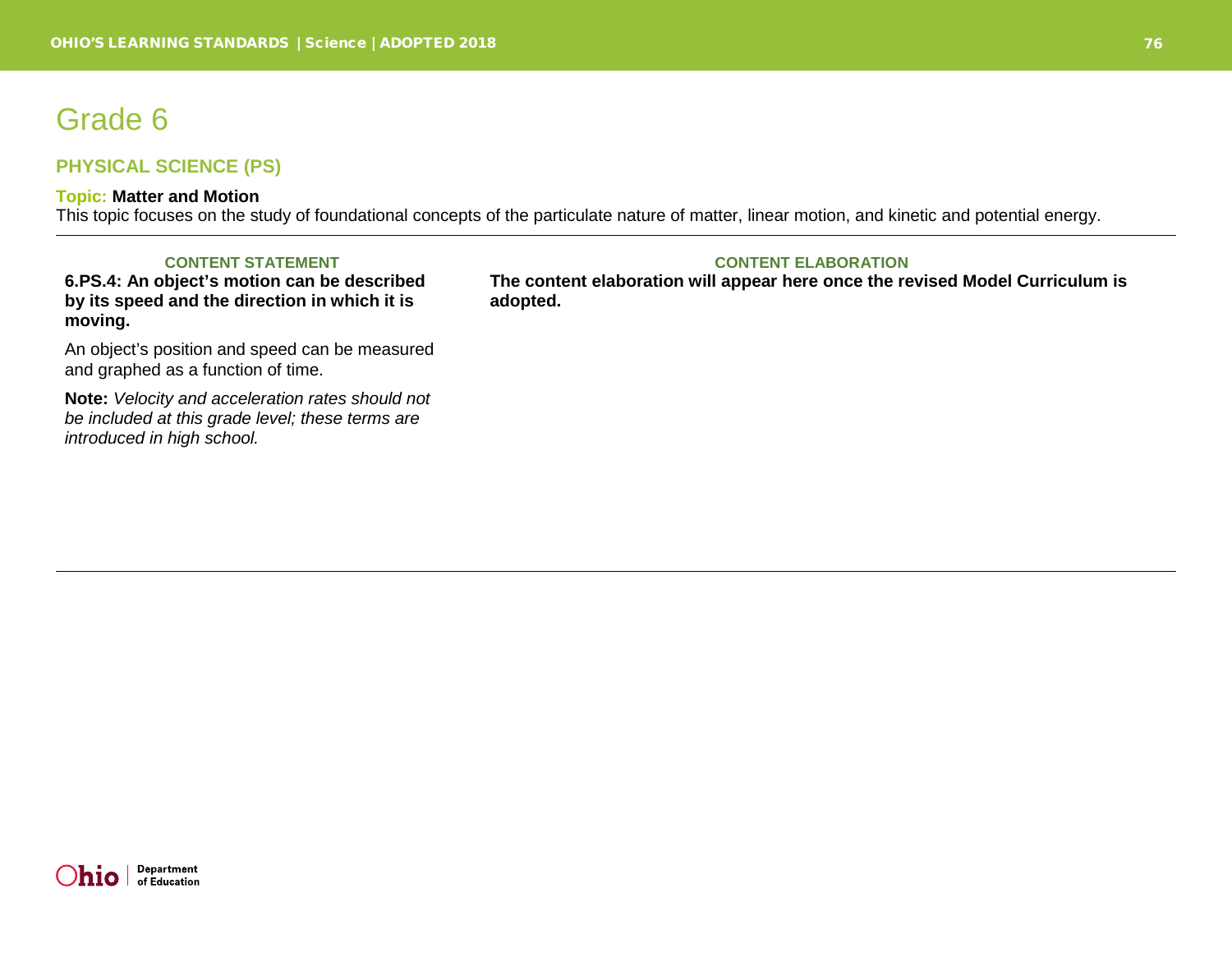# Grade 7

## **INTRODUCTION TO CONTENT STATEMENTS**

## **GRADE BAND THEME: ORDER AND ORGANIZATION**

This theme focuses on helping students use scientific inquiry to discover patterns, trends, structures and relationships that may be inferred by simple principles. These principles are related to the properties or interactions within and between systems.

## **SCIENCE INQUIRY AND APPLICATION**

This section is being updated to include the Nature of Science and will be available once the revised Model Curriculum is adopted.

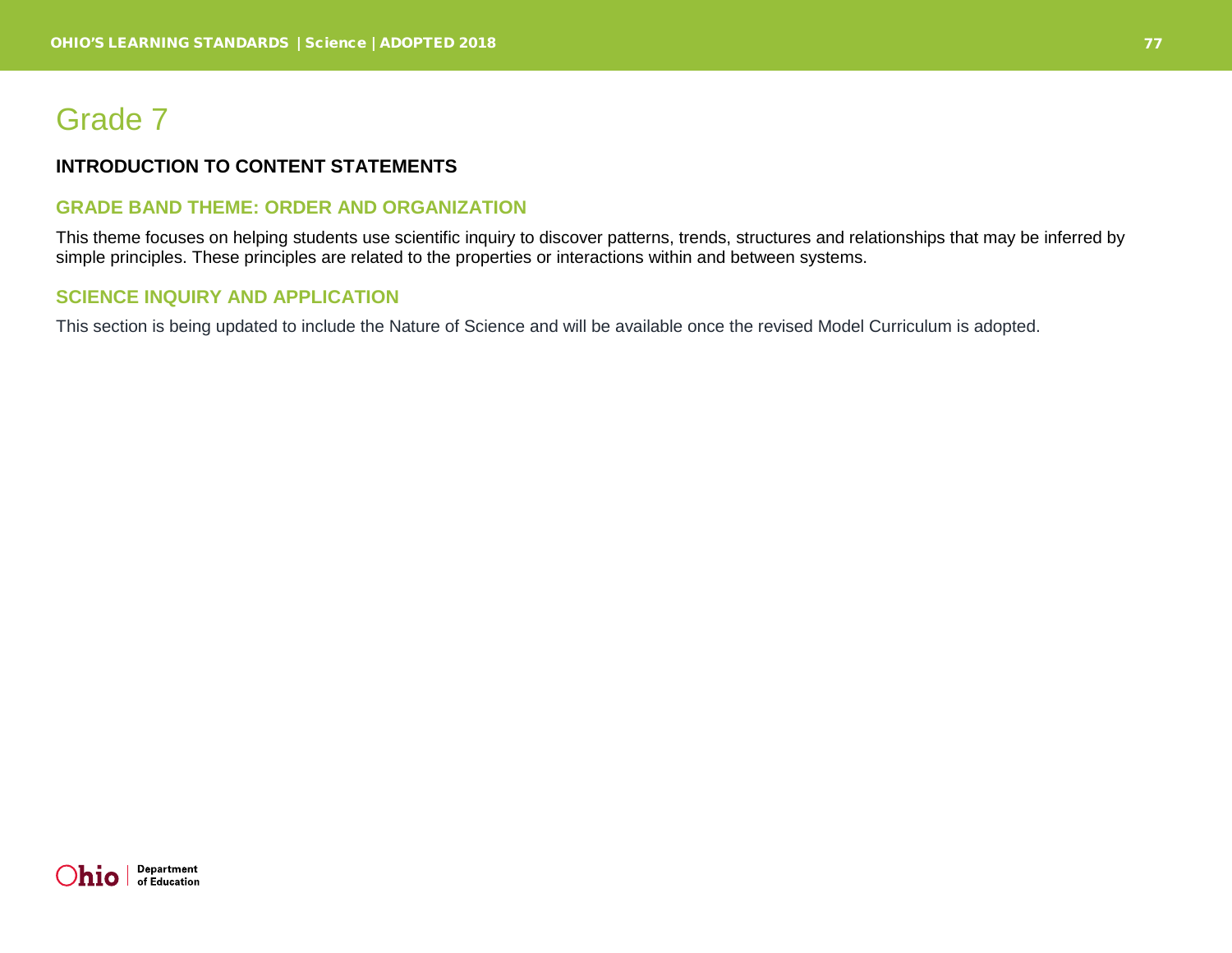## **STRANDS**

Strand Connections: Systems can exchange energy and/or matter when interactions occur within systems and between systems. Systems cycle matter and energy in observable and predictable patterns.

| <b>EARTH AND SPACE SCIENCE (ESS)</b>                                                                                                                                                                                                                                                                                                                                                                                                                                                                                                                                                                                                                                                                  | <b>LIFE SCIENCE (LS)</b>                                                                                                                                                                                                                                                                  | <b>PHYSICAL SCIENCE (PS)</b>                                                                                                                                                                                                                                                                       |  |
|-------------------------------------------------------------------------------------------------------------------------------------------------------------------------------------------------------------------------------------------------------------------------------------------------------------------------------------------------------------------------------------------------------------------------------------------------------------------------------------------------------------------------------------------------------------------------------------------------------------------------------------------------------------------------------------------------------|-------------------------------------------------------------------------------------------------------------------------------------------------------------------------------------------------------------------------------------------------------------------------------------------|----------------------------------------------------------------------------------------------------------------------------------------------------------------------------------------------------------------------------------------------------------------------------------------------------|--|
| <b>Topic: Cycles and Patterns of Earth and the</b><br><b>Moon</b><br>This topic focuses on Earth's hydrologic cycle,<br>patterns that exist in atmospheric and oceanic<br>currents, the relationship between thermal energy<br>and the currents, and the relative position and<br>movement of the Earth, sun and moon.                                                                                                                                                                                                                                                                                                                                                                                | <b>Topic: Cycles of Matter and Flow of Energy</b><br>This topic focuses on the impact of matter and<br>energy transfer within the biotic component of<br>ecosystems.                                                                                                                      | <b>Topic: Conservation of Mass and Energy</b><br>This topic focuses on the empirical evidence for the<br>arrangements of atoms on the Periodic Table of<br>Elements, conservation of mass and energy,<br>transformation and transfer of energy.                                                    |  |
| <b>CONDENSED CONTENT STATEMENTS</b>                                                                                                                                                                                                                                                                                                                                                                                                                                                                                                                                                                                                                                                                   |                                                                                                                                                                                                                                                                                           |                                                                                                                                                                                                                                                                                                    |  |
| • The hydrologic cycle illustrates the changing<br>states of water as it moves through the lithosphere,<br>biosphere, hydrosphere and atmosphere.<br>. Thermal-energy transfers in the ocean and the<br>atmosphere contribute to the formation of currents,<br>which influence global climate patterns.<br>• The atmosphere has different properties at<br>different elevations and contains a mixture of gases<br>that cycle through the lithosphere, biosphere,<br>hydrosphere and atmosphere.<br>• The relative patterns of motion and positions of<br>Earth, moon and sun cause solar and lunar<br>eclipses, tides and phases of the moon.<br>• The relative positions of Earth and the sun cause | • Energy flows and matter is transferred<br>continuously from one organism to another and<br>between organisms and their physical<br>environments.<br>• In any particular biome, the number, growth and<br>survival of organisms and populations depend on<br>biotic and abiotic factors. | • Elements can be organized by properties.<br>• Matter can be separated or changed, but in a<br>closed system, the number and types of atoms<br>remains constant.<br>• Energy can be transformed or transferred but is<br>never lost.<br>• Energy can be transferred through a variety of<br>ways. |  |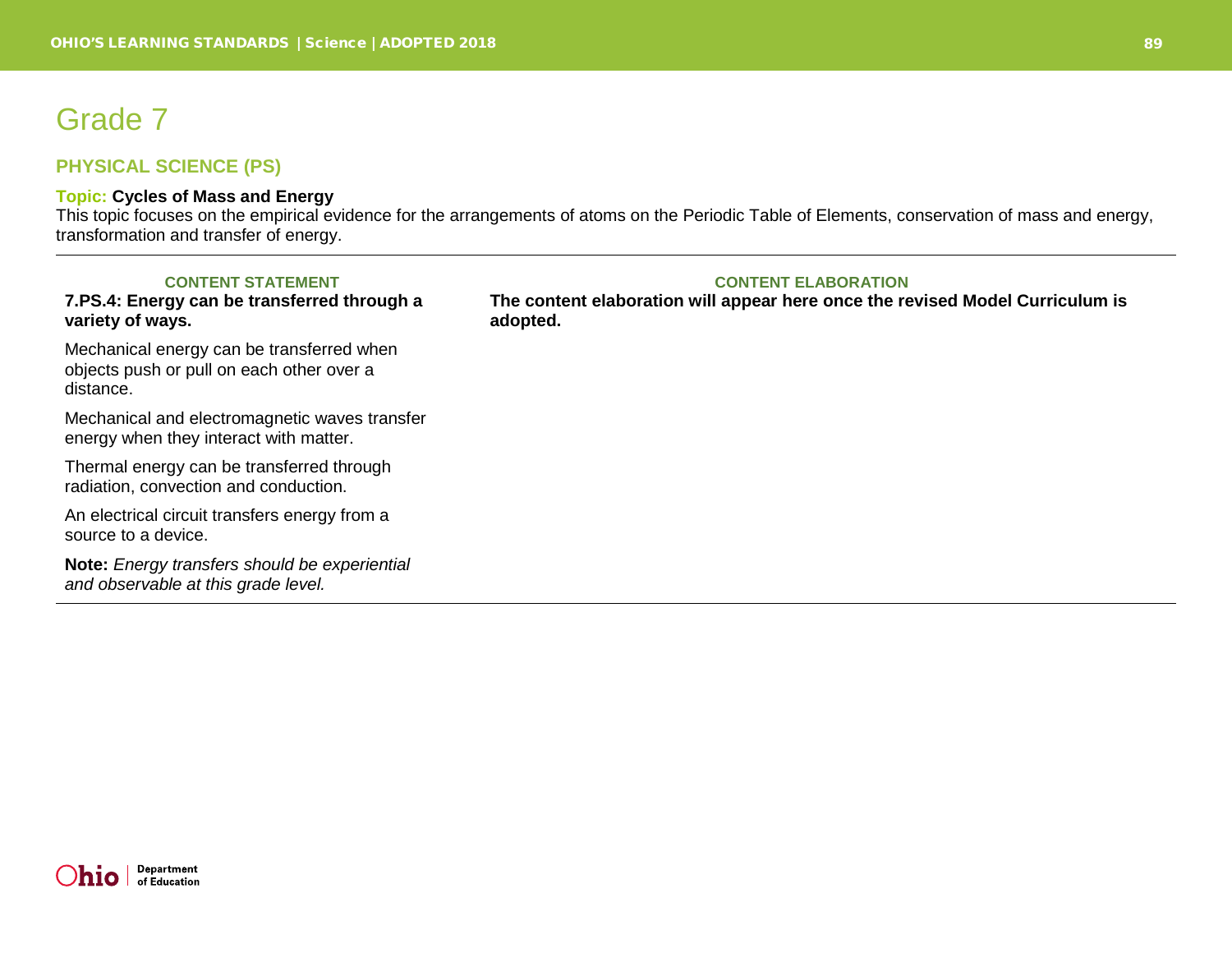# Grade 8

## **INTRODUCTION TO CONTENT STATEMENTS**

#### **GRADE BAND THEME: ORDER AND ORGANIZATION**

This theme focuses on helping students use scientific inquiry to discover patterns, trends, structures and relationships that may be inferred from simple principles. These principles are related to the properties or interactions within and between systems.

## **SCIENCE INQUIRY AND APPLICATION**

This section is being updated to include the Nature of Science and will be available once the revised Model Curriculum is adopted.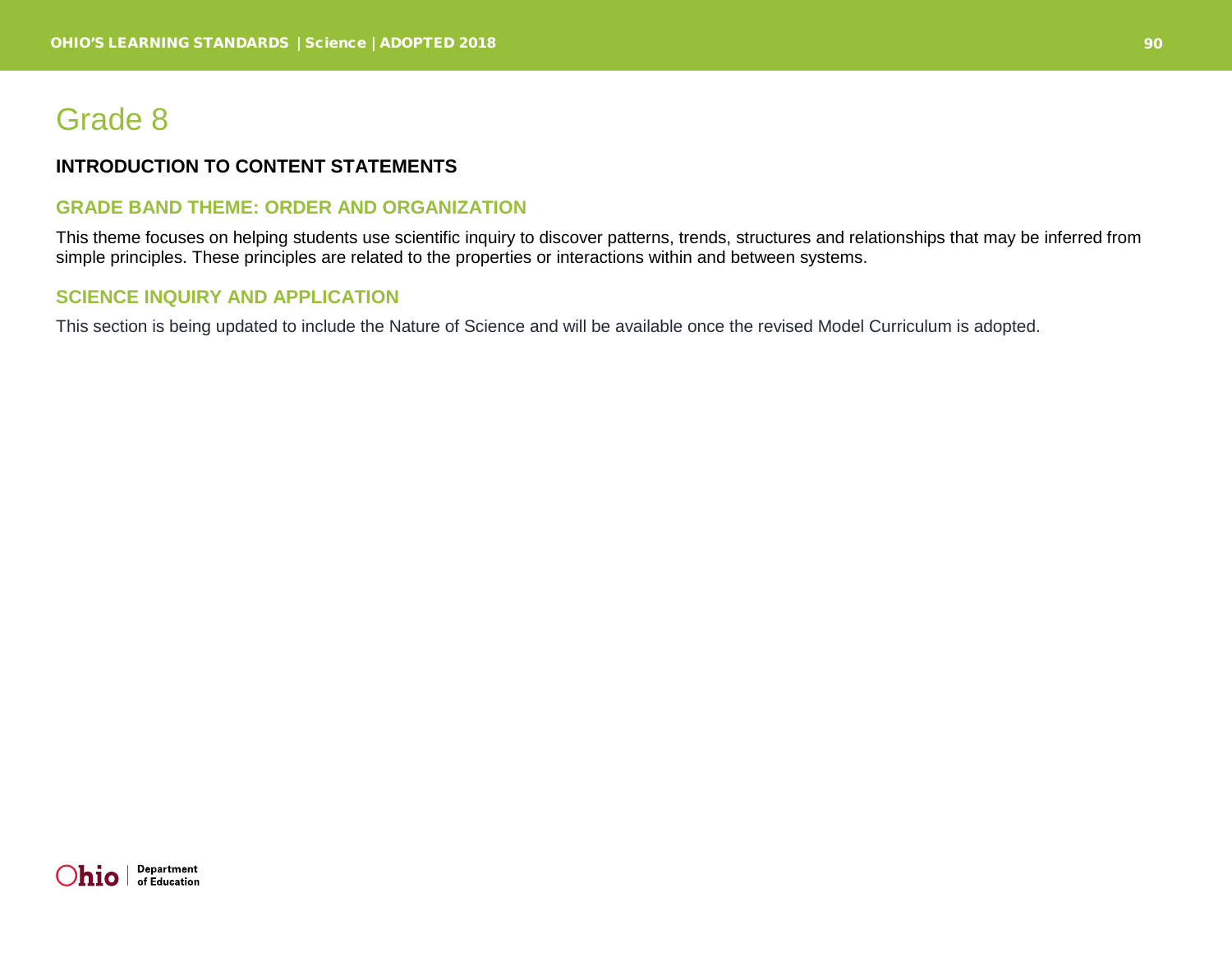## **STRANDS**

Strand Connections: Systems can be described and understood by analysis of the interaction of their components. Energy, forces and motion combine to change the physical features of the Earth. The changes of the physical Earth and the species that have lived on Earth are found in the rock record. For species to continue, reproduction must be successful.

| <b>EARTH AND SPACE SCIENCE (ESS)</b>                                                                                                                                                                                                                                                                                                                                                                                            | <b>LIFE SCIENCE (LS)</b>                                                                                                                                                                                                                                                                                                                                                                                                                                                       | <b>PHYSICAL SCIENCE (PS)</b>                                                                                                                                                   |  |
|---------------------------------------------------------------------------------------------------------------------------------------------------------------------------------------------------------------------------------------------------------------------------------------------------------------------------------------------------------------------------------------------------------------------------------|--------------------------------------------------------------------------------------------------------------------------------------------------------------------------------------------------------------------------------------------------------------------------------------------------------------------------------------------------------------------------------------------------------------------------------------------------------------------------------|--------------------------------------------------------------------------------------------------------------------------------------------------------------------------------|--|
| <b>Topic: Physical Earth</b><br>This topic focuses on the physical features of Earth<br>and how they formed. This includes the interior of<br>Earth, the rock record, plate tectonics and<br>landforms.                                                                                                                                                                                                                         | <b>Topic: Species and Reproduction</b><br>This topic focuses on continuation of the species.                                                                                                                                                                                                                                                                                                                                                                                   | <b>Topic: Forces and Motion</b><br>This topic focuses on forces and motion within, on<br>and around the Earth and within the universe.                                         |  |
| <b>CONDENSED CONTENT STATEMENTS</b>                                                                                                                                                                                                                                                                                                                                                                                             |                                                                                                                                                                                                                                                                                                                                                                                                                                                                                |                                                                                                                                                                                |  |
| • The composition and properties of Earth's interior<br>are identified by the behavior of seismic waves.<br>• Earth's lithosphere consists of major and minor<br>tectonic plates that move relative to each other.<br>• A combination of constructive and destructive<br>geologic processes formed Earth's surface.<br>• Evidence of the dynamic changes of Earth's<br>surface through time is found in the geologic<br>record. | • Diversity of species, a result of variation of traits,<br>occurs through the process of evolution and<br>extinction over many generations. The fossil<br>records provide evidence that changes have<br>occurred in number and types of species.<br>• Every organism alive today comes from a long<br>line of ancestors who reproduced successfully<br>every generation.<br>• The characteristics of an organism are a result of<br>inherited traits received from parent(s). | • Objects can experience a force due to an external<br>field such as magnetic, electrostatic, or gravitational<br>fields.<br>• Forces can act to change the motion of objects. |  |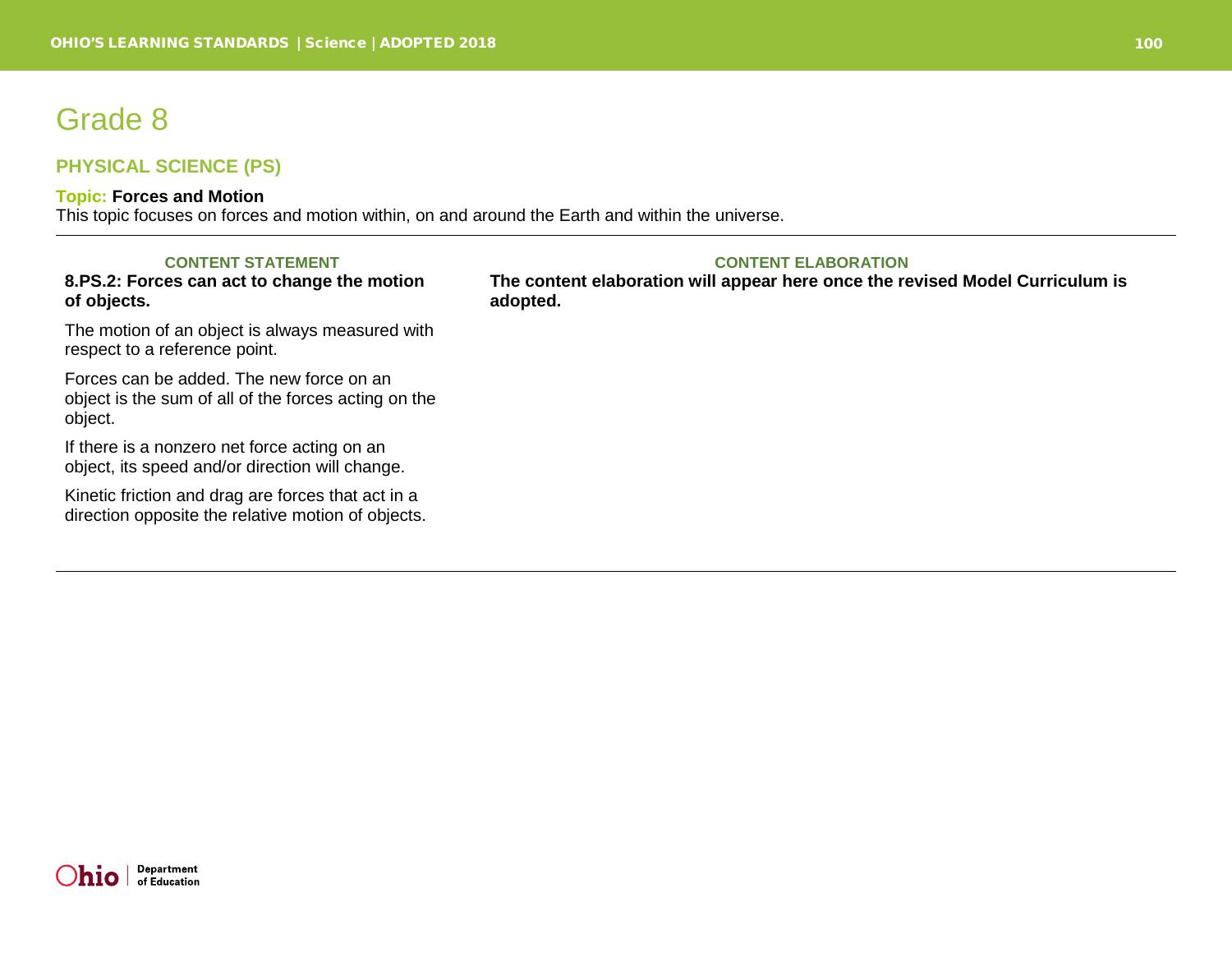# Ohio's Learning Standards for Science, High School

# Physical Science

## **INTRODUCTION AND SYLLABUS**

## **COURSE DESCRIPTION**

Physical science is a high school level course, which satisfies the Ohio Core science graduation requirements of Ohio Revised Code Section 3313.603. This section of Ohio law requires three one-unit courses. Each course should include inquiry-based laboratory experience that engages students in asking valid scientific questions and gathering and analyzing information.

Physical science introduces students to key concepts and theories that provide a foundation for further study in other sciences and advanced science disciplines. Physical science comprises the systematic study of the physical world as it relates to fundamental concepts about matter, energy and motion. A unified understanding of phenomena in physical, living, Earth and space systems is the culmination of all previously learned concepts related to chemistry, physics, and Earth and space science, along with historical perspective and mathematical reasoning.

## **SCIENCE INQUIRY AND APPLICATION**

This section is being updated to include the Nature of Science and will be available once the revised Model Curriculum is adopted.

## **COURSE CONTENT**

The following information may be taught in any order; there is no ODE-recommended sequence.



## **PS.M: STUDY OF MATTER**

**PS.M.1:** Classification of matter

- Heterogeneous vs. homogeneous
- Properties of matter
- States of matter and its changes

**PS.M.2:** Atoms

- Models of the atom (components)
- Ions (cations and anions)
- Isotopes

**PS.M.3:** Periodic trends of the elements

- Periodic law
- Representative groups

**PS.M.4:** Bonding and compounds

- Bonding (ionic and covalent)
- Nomenclature

**PS.M.5:** Reactions of matter

- Chemical reactions
- Nuclear reactions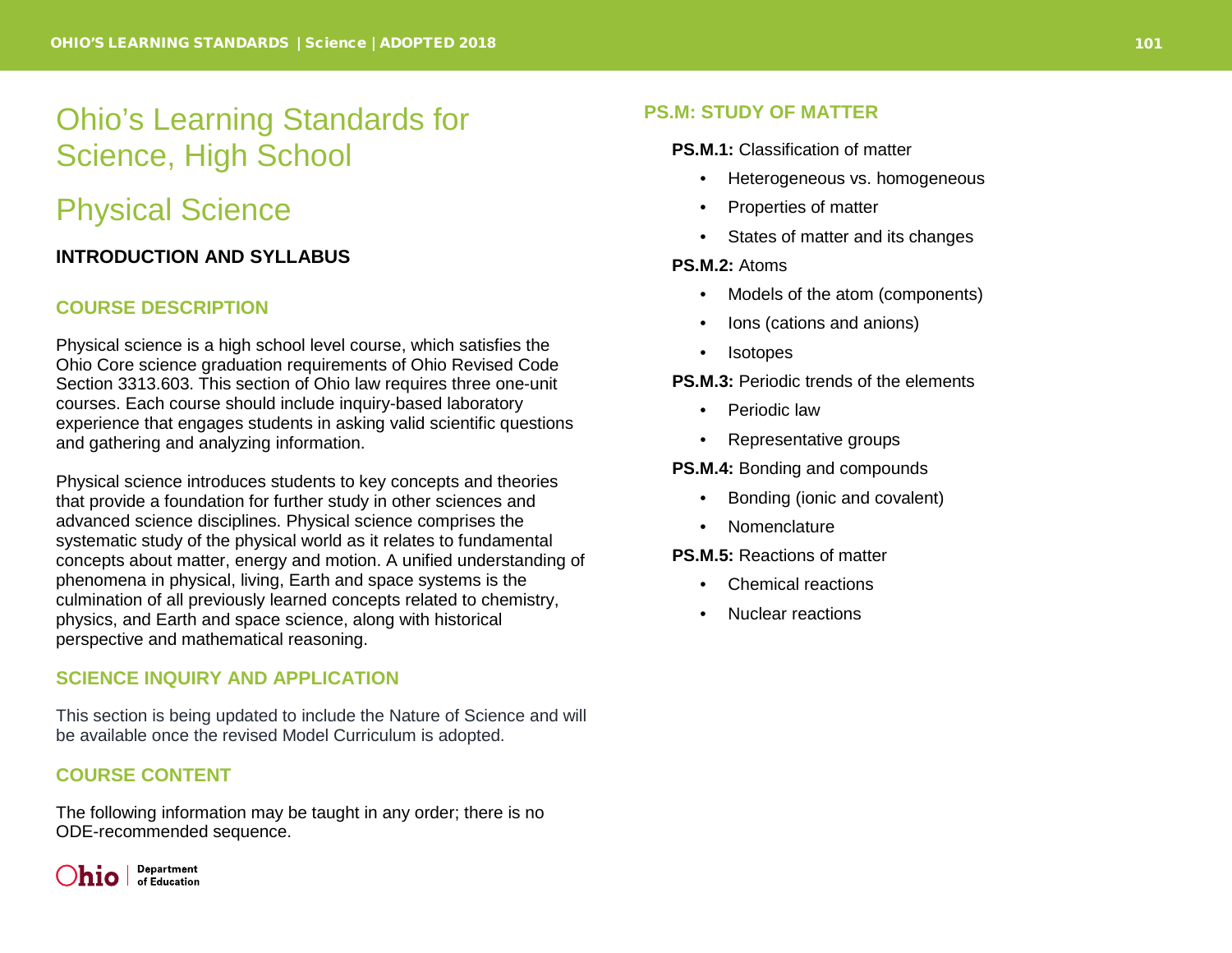#### **PS.EW: ENERGY AND WAVES**

**PS.EW.1: Conservation of energy** 

- Quantifying kinetic energy
- Quantifying gravitational potential energy

#### **PS.EW.2:** Transfer and transformation of energy (including work)

#### **PW.EW.3:** Waves

- Refraction, reflection, diffraction, absorption, superposition
- Radiant energy and the electromagnetic spectrum
- Doppler shift

**PS.EW.4:** Thermal energy

**PS.EW.5:** Electricity

- Movement of electrons
- Current
- Electric potential (voltage)
- Resistors and transfer of energy

#### **PS.FM: FORCES AND MOTION**

#### **PS.FM.1:** Motion

- Introduction to one-dimensional vectors
- Displacement, velocity (constant, average and instantaneous) and acceleration
- Interpreting position vs. time and velocity vs. time graphs

#### **PS.FM.2:** Forces

- Force diagrams
- Types of forces (gravity, friction, normal, tension)
- Field model for forces at a distance

**PS.FM.3:** Dynamics (how forces affect motion)

- Objects at rest
- Objects moving with constant velocity
- Accelerating objects

#### **PS.U: THE UNIVERSE**

**PS.U.1:** History of the universe

**PS.U.2:** Galaxies

#### **PS.U.3:** Stars

- Formation: stages of evolution
- Fusion in stars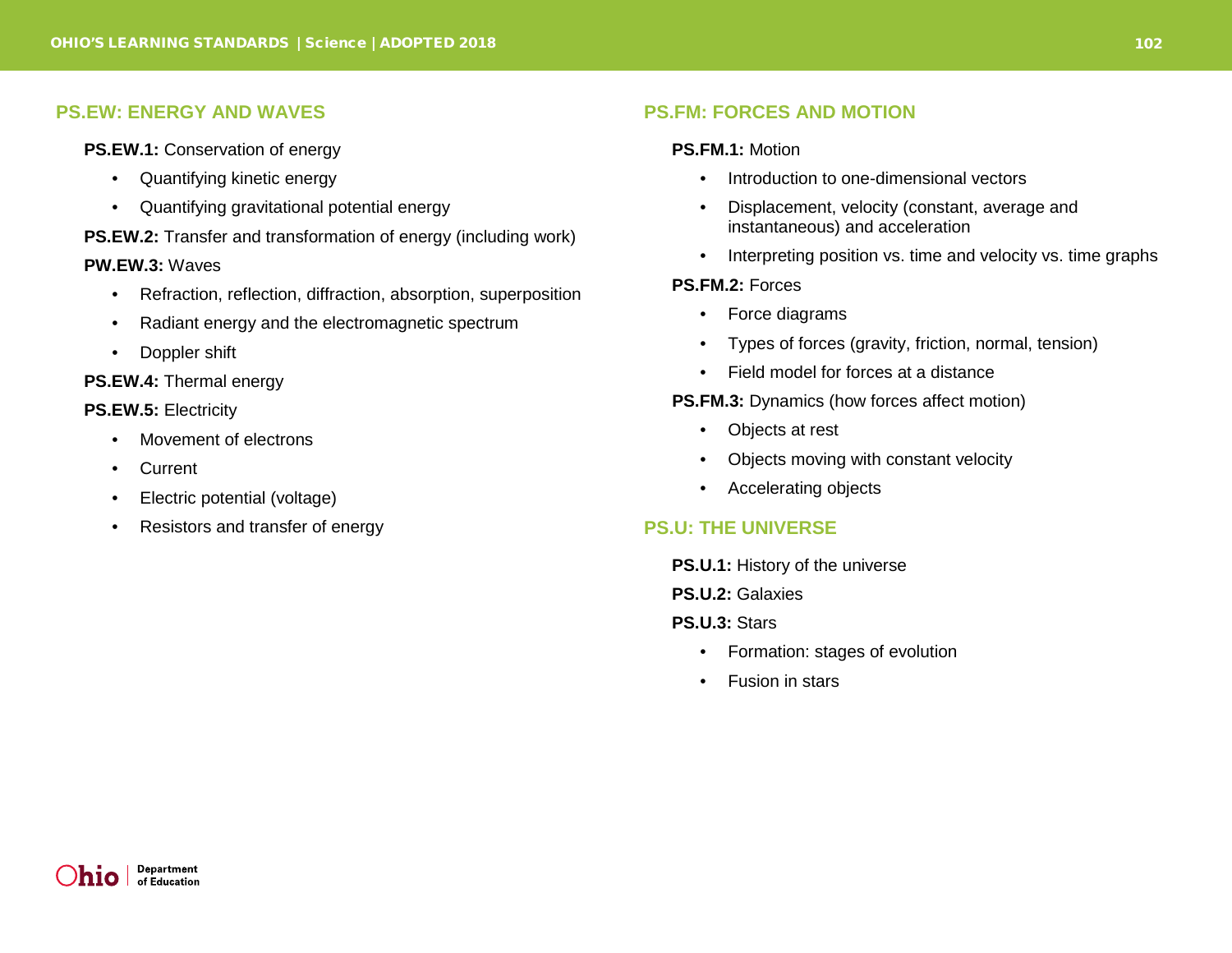## **Biology**

## **INTRODUCTION AND SYLLABUS**

## **COURSE DESCRIPTION**

Biology is a high school level course, which satisfies the Ohio Core science graduation requirements of Ohio Revised Code Section 3313.603. This section of Ohio law requires three one-unit courses. Each course should include inquiry-based laboratory experience that engages students in asking valid scientific questions and gathering and analyzing information.

Biology investigates the composition, diversity, complexity and interconnectedness of life on Earth. Fundamental concepts of heredity and evolution provide a framework through inquiry-based instruction to explore the living world, the physical environment and the interactions within and between them.

Students engage in investigations to understand and explain the behavior of living things in a variety of scenarios that incorporate scientific reasoning, analysis, communication skills and real-world applications.

#### **SCIENCE INQUIRY AND APPLICATION**

This section is being updated to include the Nature of Science and will be available once the revised Model Curriculum is adopted.

#### **COURSE CONTENT**

The following information may be taught in any order; there is no ODE-recommended sequence.

## **B.H: HEREDITY**

- **B.H.1:** Cellular genetics
- **B.H.2:** Structure and function of DNA in cells
- **B.H.3:** Genetic mechanisms and inheritance
- **B.H.4:** Mutations
- **B.H.5:** Modern genetics

#### **B.E: EVOLUTION**

- **B.E.1:** Mechanisms
	- Natural selection
	- Mutation
	- Genetic drift
	- Gene flow (immigration, emigration)
	- Sexual selection

#### **B.E.2:** Speciation

- Biological classification expanded to molecular evidence
- Variation of organisms within species due to population genetics and gene frequency

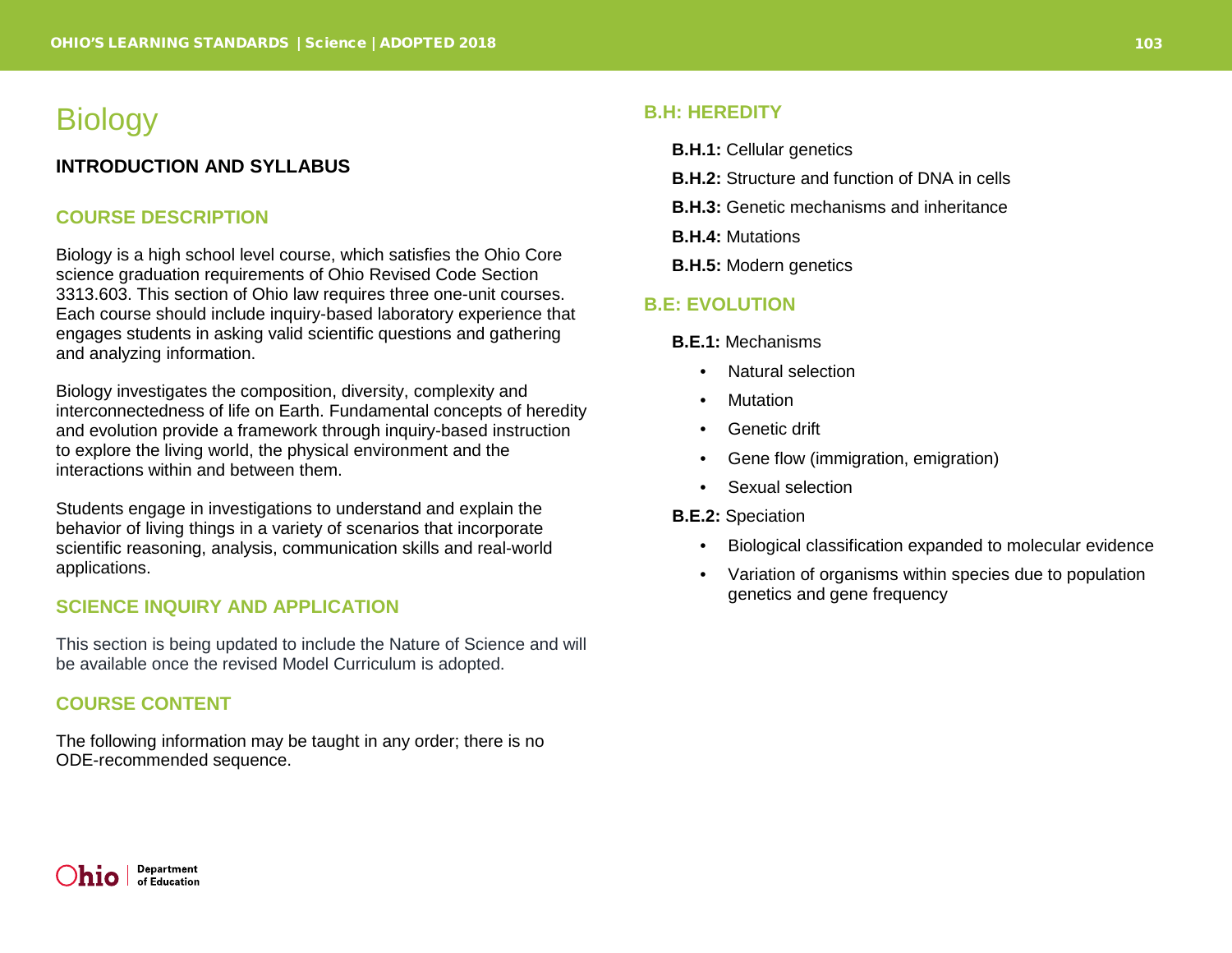## **B.DI: DIVERSITY AND INTERDEPENDENCE OF LIFE**

- **B.DI.1:** Biodiversity
	- Genetic diversity
	- Species diversity

### **B.DI.2:** Ecosystems

- Equilibrium and disequilibrium
- Carrying capacity

### **B.DI.3:** Loss of Diversity

- Climate change
- Anthropocene effects
- Extinction
- Invasive species

## **B.C: CELLS**

**B.C.1 :** Cell structure and function

- Structure, function and interrelatedness of cell organelles
- Eukaryotic cells and prokaryotic cells
- **B.C.2 :** Cellular processes
	- Characteristics of life regulated by cellular processes
	- Photosynthesis, chemosynthesis, cellular respiration, biosynthesis of macromolecule s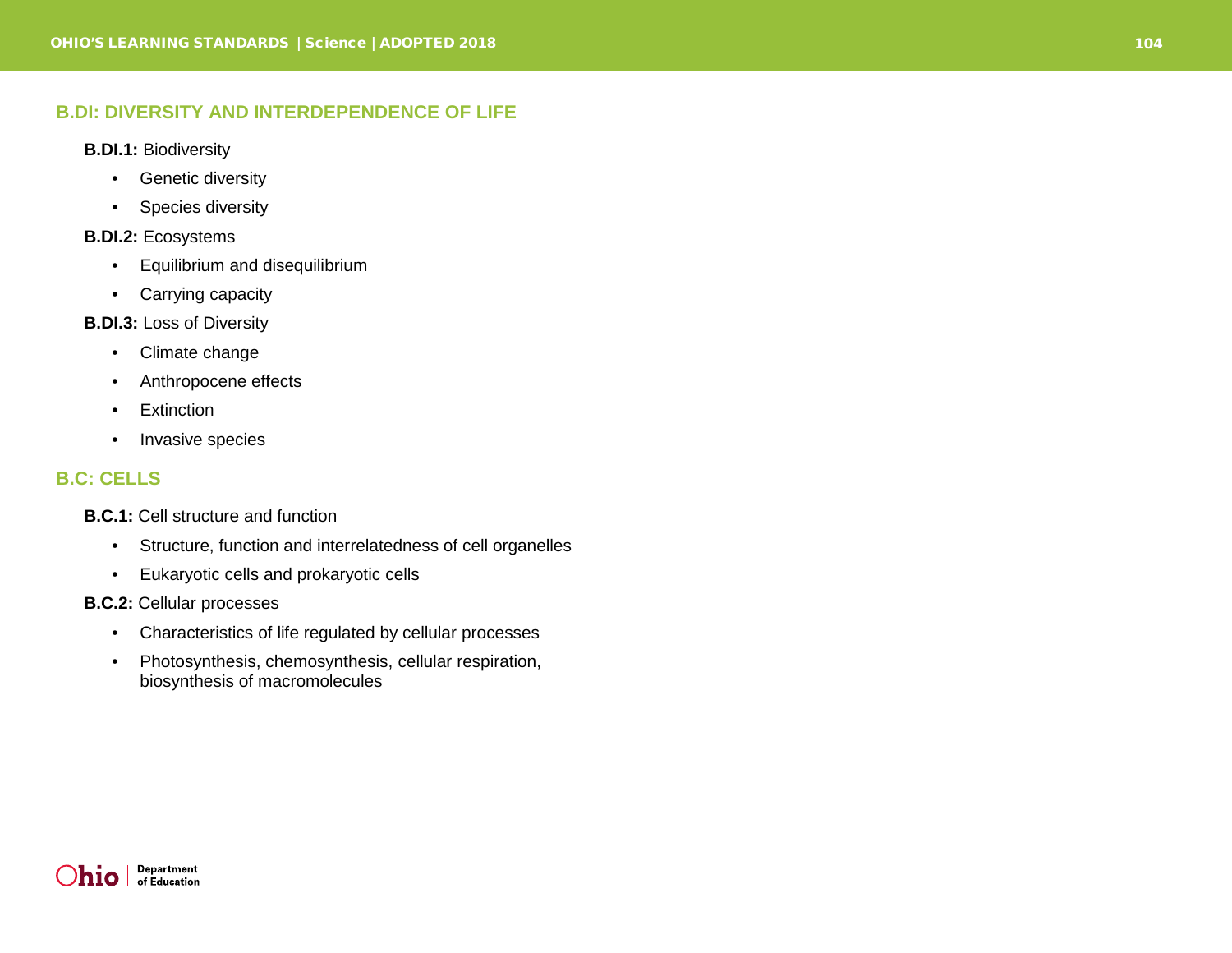## **Chemistry**

## **INTRODUCTION AND SYLLABUS**

### **COURSE DESCRIPTION**

Chemistry is a high school level course, which satisfies the Ohio Core science graduation requirements of Ohio Revised Code Section 3313.603. This section of Ohio law requires three one-unit courses. Each course should include inquiry-based laboratory experience that engages students in asking valid scientific questions and gathering and analyzing information.

Chemistry comprises a systematic study of the predictive physical interactions of matter and subsequent events that occur in the natural world. The study of matter through the exploration of classification, its structure and its interactions is how this course is organized.

Investigations are used to understand and explain the behavior of matter in a variety of inquiry and design scenarios that incorporate scientific reasoning, analysis, communication skills and real-world applications. An understanding of leading theories and how they have informed current knowledge prepares students with higher order cognitive capabilities of evaluation, prediction and application.

## **SCIENCE INQUIRY AND APPLICATION**

This section is being updated to include the Nature of Science and will be available once the revised Model Curriculum is adopted.

### **COURSE CONTENT**

The following information may be taught in any order; there is no ODE-recommended sequence.

## **C.PM: STRUCTURE AND PROPERTIES OF MATTER**

#### **C.PM.1:** Atomic structure

- Evolution of atomic models/theory
- **Electrons**
- Electron configurations

#### **C.PM.2:** Periodic Table

- **Properties**
- **Trends**

#### **C.PM.3:** Chemical bonding

- Ionic
- Polar/covalent

#### **C.PM.4:** Representing compounds

- Formula writing
- Nomenclature
- Models and shapes (Lewis structures, ball and stick, molecular geometries)

**C.PM.5:** Quantifying matter

**C.PM.6:** Intermolecular forces of attraction

- Types and strengths
- Implications for properties of substances
	- Melting and boiling point
	- **Solubility**
	- Vapor pressure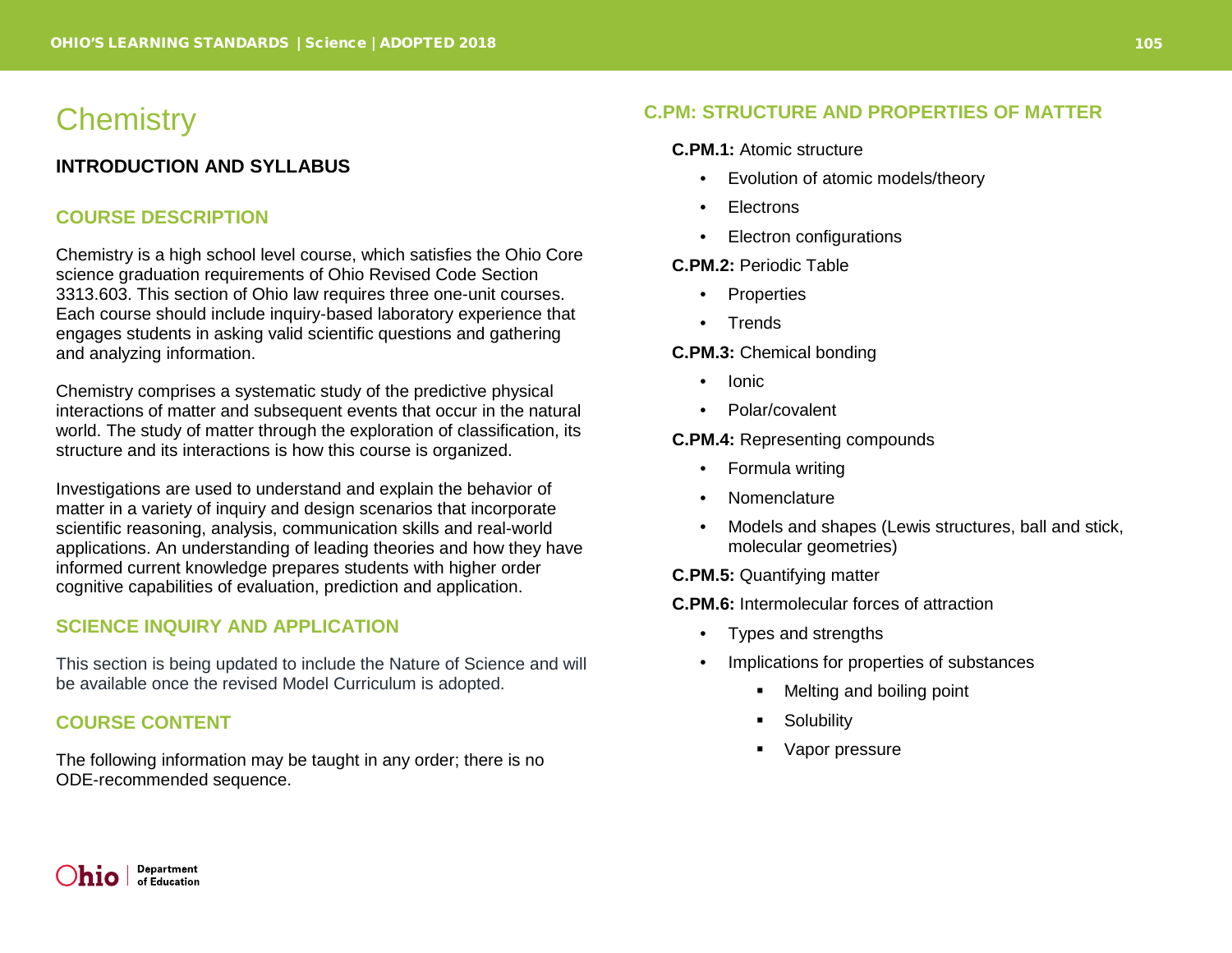## **C.IM: INTERACTIONS OF MATTER**

### **C.IM.1:** Chemical reactions

- Types of reactions
- Kinetics
- Energy
- Equilibrium
- Acids/bases

## **C.IM.2:** Gas laws

- Pressure, volume and temperature
- Ideal gas law

#### **C.IM.3:** Stoichiometry

- Molecular calculations
- Solutions
- Limiting reagents

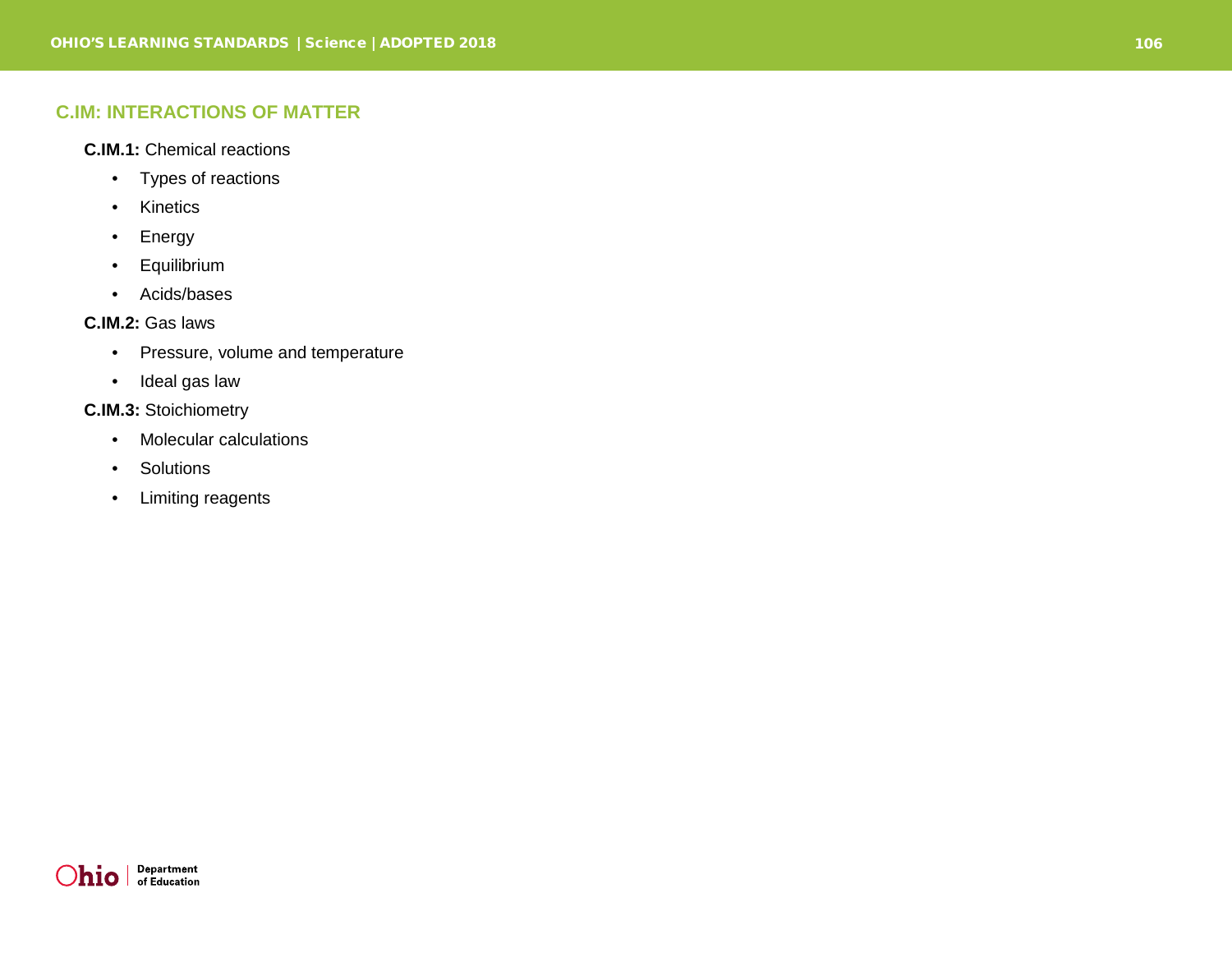# Environmental Science

## **INTRODUCTION AND SYLLABUS**

## **COURSE DESCRIPTION**

Environmental science is a high school level course, which satisfies the Ohio Core science graduation requirements of Ohio Revised Code Section 3313.603. This section of Ohio law requires three one-unit courses. Each course should include inquiry-based laboratory experience that engages students in asking valid scientific questions and gathering and analyzing information.

Environmental science incorporates biology, chemistry, physics and physical geology and introduces students to key concepts, principles and theories within environmental science.

Investigations are used to understand and explain the behavior of nature in a variety of inquiry and design scenarios that incorporate scientific reasoning, analysis, communication skills and real-world applications. It should be noted that there are classroom examples in the model curriculum that can be developed to meet multiple sections of the syllabus, so one well-planned long-term project can be used to teach multiple topics.

## **SCIENCE INQUIRY AND APPLICATION**

This section is being updated to include the Nature of Science and will be available once the revised Model Curriculum is adopted.

### **COURSE CONTENT**

The following information may be taught in any order; there is no ODE-recommended sequence.

## **EARTH SYSTEMS: INTERCONNECTED SPHERES OF EARTH**

#### **ENV.ES.1:** Biosphere

- Evolution and adaptation in populations
- Biodiversity
- Ecosystems (equilibrium, species interactions, stability)
- Population dynamics

#### **ENV.ES.2:** Atmosphere

• Atmospheric properties and currents

#### **ENV.ES.3:** Lithosphere

• Geologic events and processes

#### **ENV.ES.4:** Hydrosphere

- Oceanic currents and patterns (as they relate to climate)
- Surface and ground water flow patterns and movement
- Cryosphere

**ENV.ES.5:** Movement of matter and energy through the hydrosphere, lithosphere, atmosphere and biosphere

- Energy transformation on global, regional and local scales
- Biogeochemical cycles
- **Ecosystems**
- Weather
- Climate

## **EARTH'S RESOURCES**

**ENV.ER.1:** Energy resources

• Renewable and nonrenewable energy sources and efficiency

**Department** h10. of Education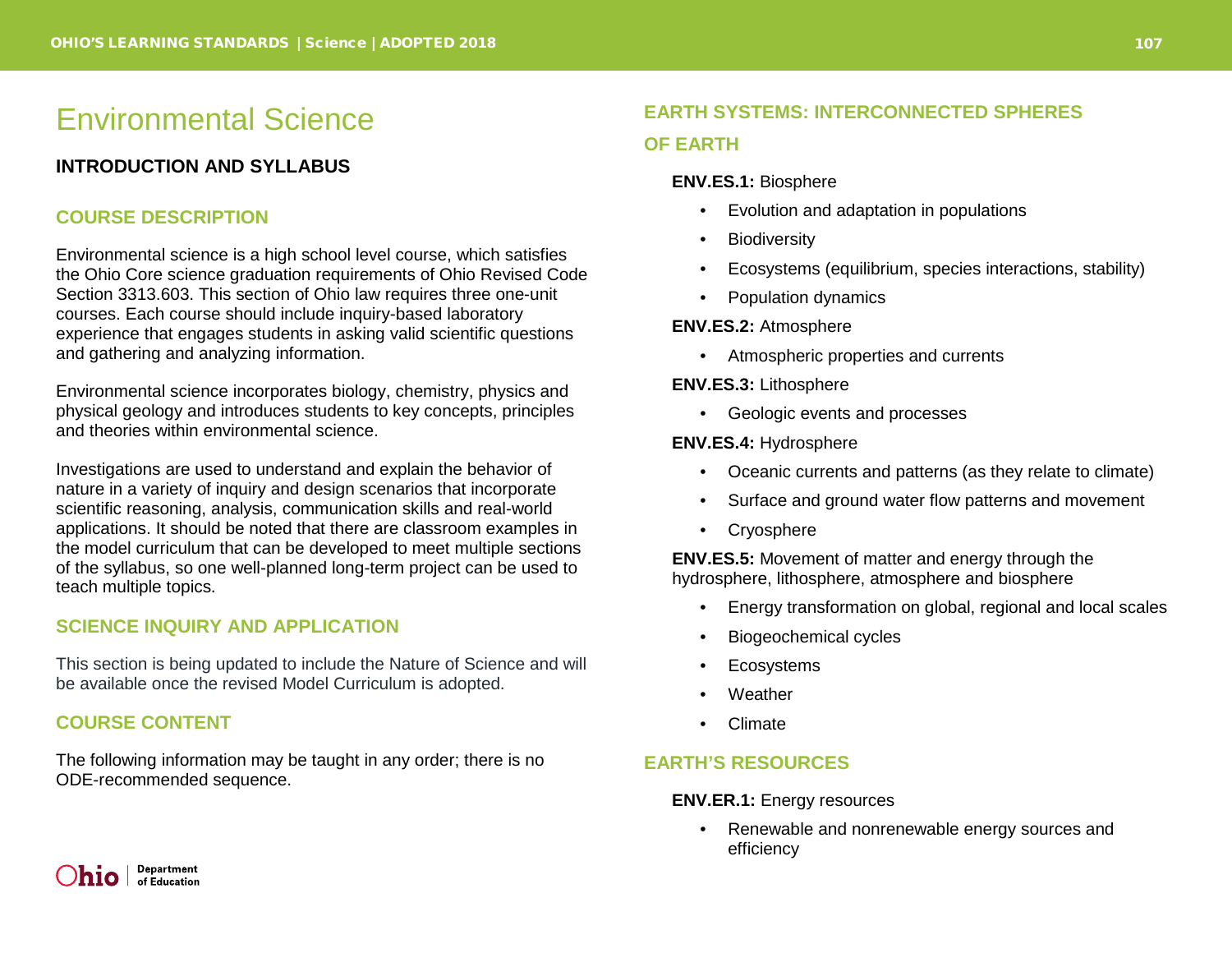- Alternate energy sources and efficiency
- Resource availability
- Mining and resource extraction

#### **ENV.ER.2:** Air and air pollution

- Primary and secondary contaminants
- Greenhouse gases
- Clean Air Act

**ENV.ER.3:** Water and water pollution

- Potable water and water quality
- Hypoxia, eutrophication
- Clean Water Act
- Point source and non-point source contamination

#### **ENV.ER.4:** Soil and land

- **Desertification**
- Mass movement and erosion
- Sediment contamination
- Land use and land management (including food production, agriculture and zoning)
- Solid and hazardous waste

#### **ENV.ER.5:** Wildlife and wilderness

- Wildlife and wilderness management
	- **Endangered species**
- Invasive Species
- Introduced Species

## **ENV.GP: GLOBAL ENVIRONMENTAL PROBLEMS AND ISSUES**

- **ENV.GP.1:** Human Population
- **ENV.GP.2:** Potable water quality, use and availability
- **ENV.GP.3**: Climate change
- **ENV.GP.4**: Sustainability
- **ENV.GP.5:** Species depletion and extinction
- **ENV.GP.6:** Air quality
- **ENV.GP.7:** Food production and availability
- **ENV.GP.8:** Deforestation and loss of biodiversity
- **ENV.GP.9:** Waste management (solid and hazardous)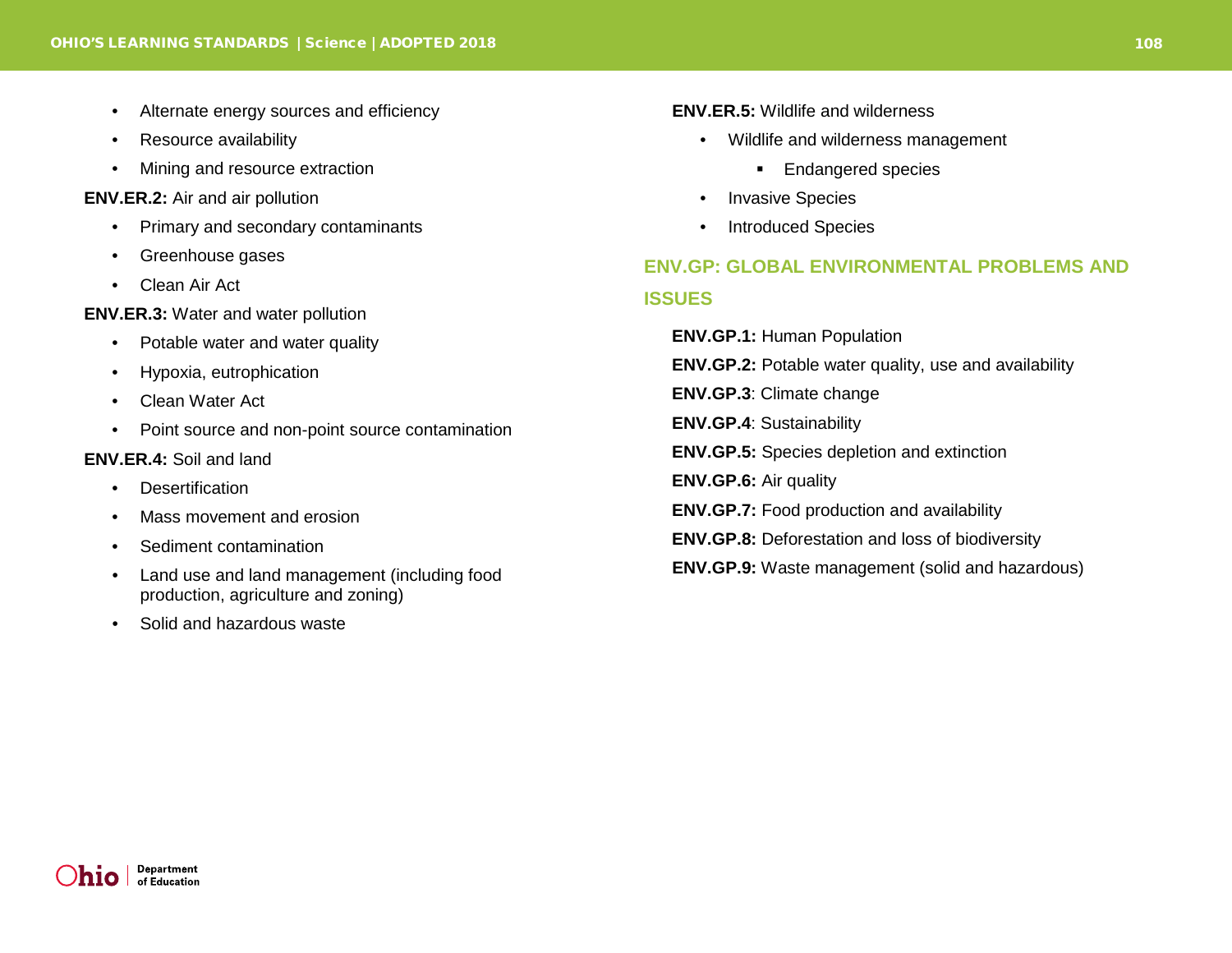## Physical Geology

## **INTRODUCTION AND SYLLABUS**

#### **COURSE DESCRIPTION**

Physical Geology is a high school level course, which satisfies the Ohio Core science graduation requirements of Ohio Revised Code Section 3313.603. This section of Ohio law requires three one-unit courses. Each course should include inquiry-based laboratory experience that engages students in asking valid scientific questions and gathering and analyzing information.

Physical geology incorporates chemistry, physics and environmental science and introduces students to key concepts, principles and theories within geology. Investigations are used to understand and explain the behavior of nature in a variety of inquiry and design scenarios that incorporate scientific reasoning, analysis, communication skills and real-world applications.

#### **SCIENCE INQUIRY AND APPLICATION**

This section is being updated to include the Nature of Science and will be available once the revised Model Curriculum is adopted.

#### **COURSE CONTENT**

The following information may be taught in any order; there is no ODE-recommended sequence.

#### **PG.M: MINERALS**

- **PG.M.1**: Atoms and elements
- **PG.M.2:** Chemical bonding (ionic, covalent, metallic)
- **PG.M.3: Crystallinity (crystal structure)**

**Department** hio l of Education

**PG.M.4:** Criteria of a mineral (crystalline solid, occurs in nature, inorganic, defined chemical composition)

**PG.M.5:** Properties of minerals (hardness, luster, cleavage, streak, crystal shape, fluorescence, flammability, density/specific gravity, malleability)

#### **PG.IMS: IGNEOUS, METAMORPHIC**

#### **AND SEDIMENTARY ROCKS**

#### **PG.IMS.1:** Igneous

- Mafic and felsic rocks and minerals
- Intrusive (igneous structures: dikes, sills, batholiths, pegmatites)
- Earth's interior (inner core, outer core, lower mantle, upper mantle, Mohorovicic discontinuity, crust)
- Magnetic reversals and Earth's magnetic field
- Thermal energy within the Earth
- Extrusive (volcanic activity, volcanoes: cinder cones, composite, shield)
- Bowen's Reaction Series (continuous and discontinuous branches)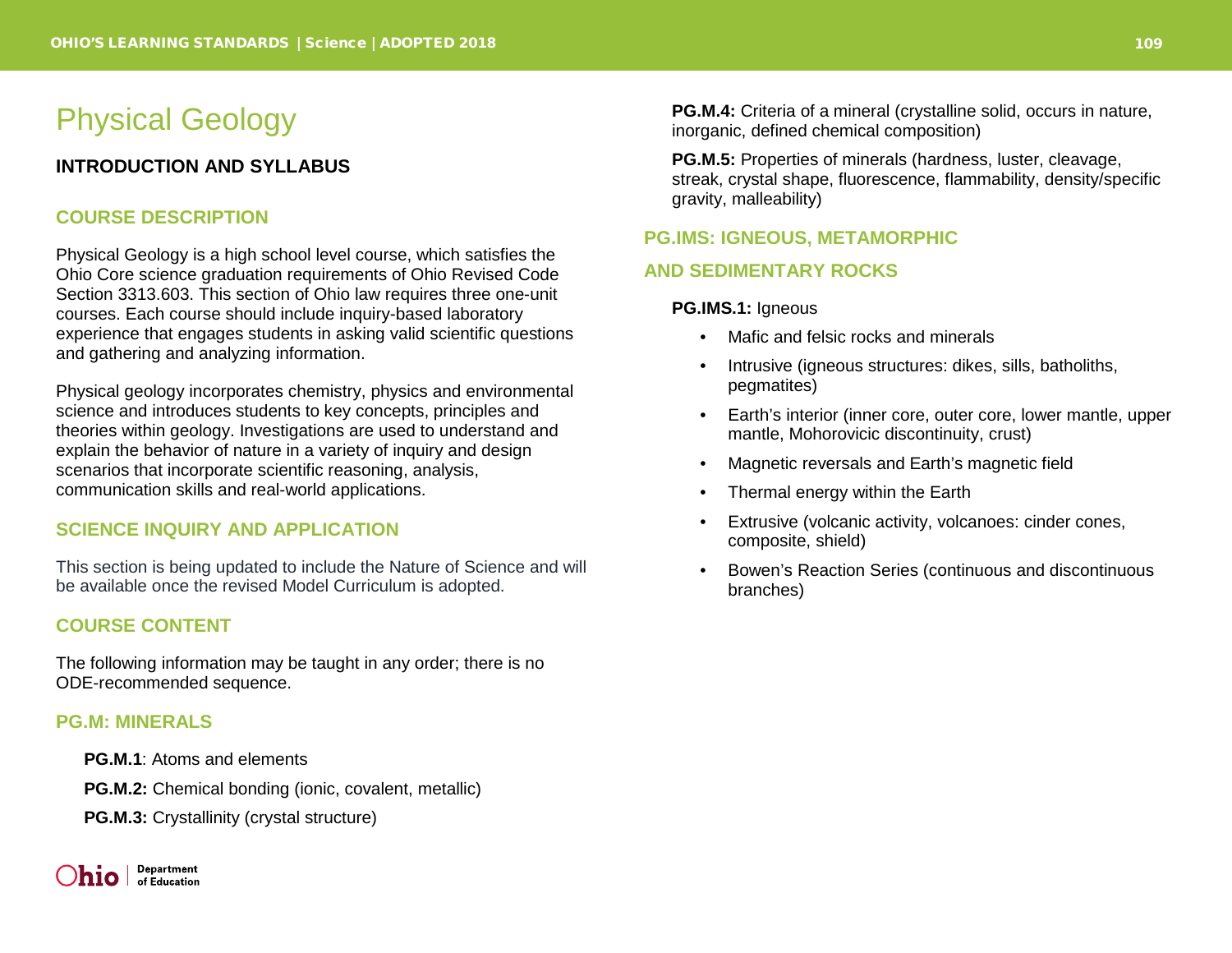#### **PG.IMS.2:** Metamorphic

- Pressure, stress, temperature and compressional forces
- Foliated (regional), non-foliated (contact)
- Parent rock and degrees of metamorphism
- Metamorphic zones (where metamorphic rocks are found)

#### **PG.IMS.3:** Sedimentary

- Division of sedimentary rocks and minerals (chemical, clastic/physical, organic)
- Depositional environments

#### **PG.IMS.4:** Ocean

- Tides (daily, neap and spring)
- Currents (deep and shallow, rip and longshore)
- Thermal energy and water density
- Waves
- Ocean features (ridges, trenches, island systems, abyssal zone, shelves, slopes, reefs, island arcs)
- Passive and active continental margins
- Transgressing and regressing sea levels
- Streams (channels, streambeds, floodplains, crossbedding, alluvial fans, deltas)

#### **PG.EH: EARTH'S HISTORY**

**PG.EH.1:** The geologic rock record

- Relative and absolute age
- Principles to determine relative age
	- **•** Original horizontality
	- **Superposition**
	- **Cross-cutting relationships**
- Absolute age
	- Radiometric dating (isotopes, radioactive decay)
	- Correct uses of radiometric dating
- Combining relative and absolute age data
- The geologic time scale
	- Comprehending geologic time
	- Climate changes evident through the rock record
	- Fossil record

## **PG.PT: PLATE TECTONICS**

**PG.PT.1:** Internal Earth

- Seismic waves
	- S and P waves
	- **•** Velocities, reflection, refraction of waves

**PG.PT.2:** Structure of Earth (Note: specific layers were part of grade 8)

- Asthenosphere
- **Lithosphere**
- Mohorovicic boundary (Moho)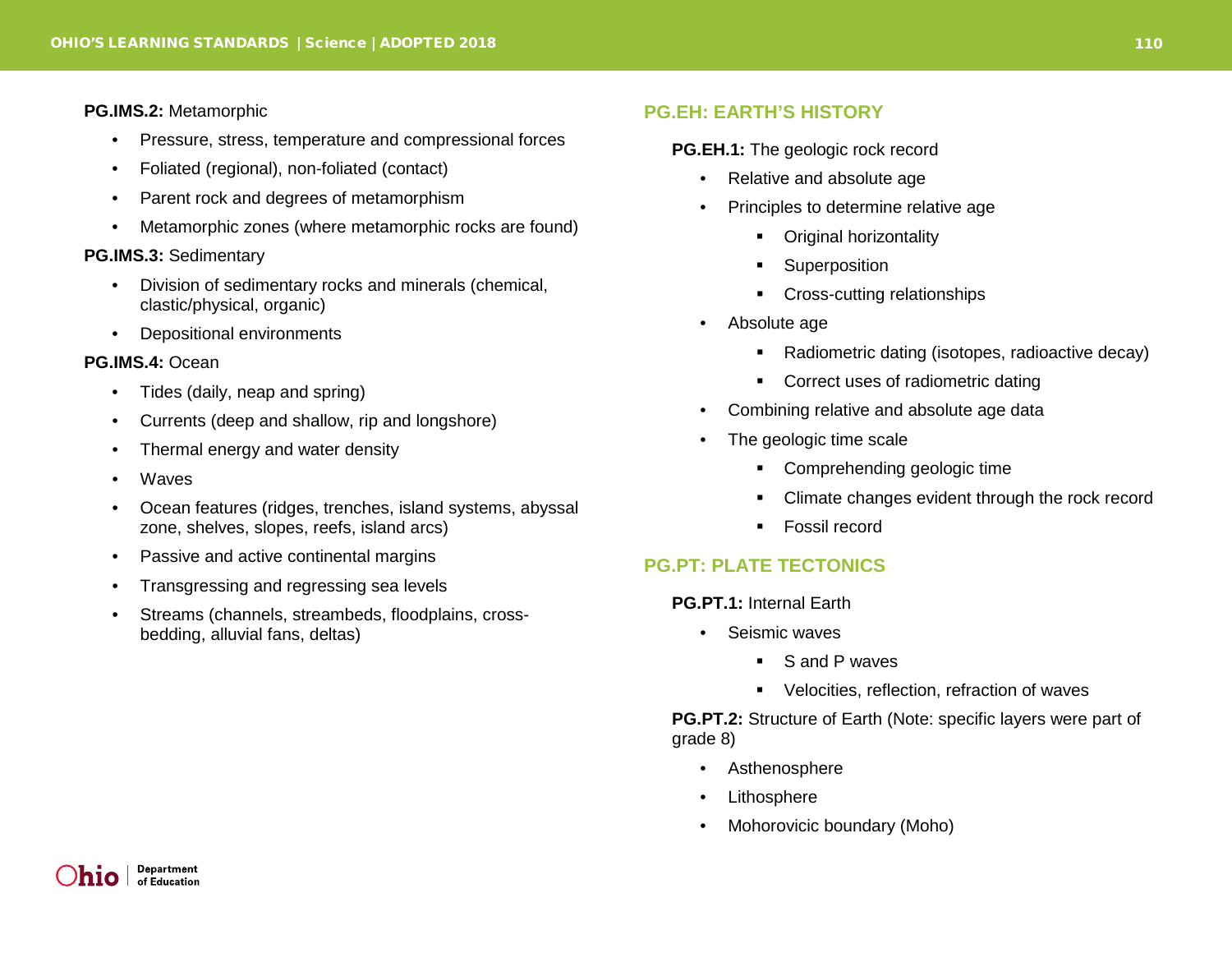- Composition of each of the layers of Earth
- Gravity, magnetism and isostasy
- Thermal energy (geothermal gradient and heat flow)

**PG.PT.3:** Historical review (Note: this would include a review of continental drift and sea-floor spreading found in grade 8)

- Paleomagnetism and magnetic anomalies
- Paleoclimatology

**PG.PT.4:** Plate motion (Note: introduced in grade 8)

- Causes and evidence of plate motion
- Measuring plate motion
- Characteristics of oceanic and continental plates
- Relationship of plate movement and geologic events
- Mantle plumes

## **PG.ER: EARTH'S RESOURCES**

**PG.ER.1:** Energy resources

- Renewable and nonrenewable energy sources and efficiency
- Alternate energy sources and efficiency
- Resource availability
- Mining and resource extraction

#### **PG.ER.2:** Air

- Primary and secondary contaminants
- Greenhouse gases

#### **PG.ER.3:** Water

- Potable water and water quality
- Hypoxia, eutrophication

#### **PG.ER.4:** Soil and sediment

- **Desertification**
- Mass wasting and erosion
- Sediment and contamination

## **PG.GG: GLACIAL GEOLOGY**

**PG.GG.1:** Glaciers and glaciation

- Evidence of past glaciers (including features formed through erosion or deposition)
- Glacial deposition and erosion (including features formed through erosion or deposition)
- Data from ice cores
	- Historical changes (glacial ages, amounts, locations, particulate matter, correlation to fossil evidence)
	- Evidence of climate changes throughout Earth's history
- Glacial distribution and causes of glaciation
- Types of glaciers continental (ice sheets, ice caps), alpine/valley (piedmont, valley, cirque, ice caps)
- Glacial structure, formation and movement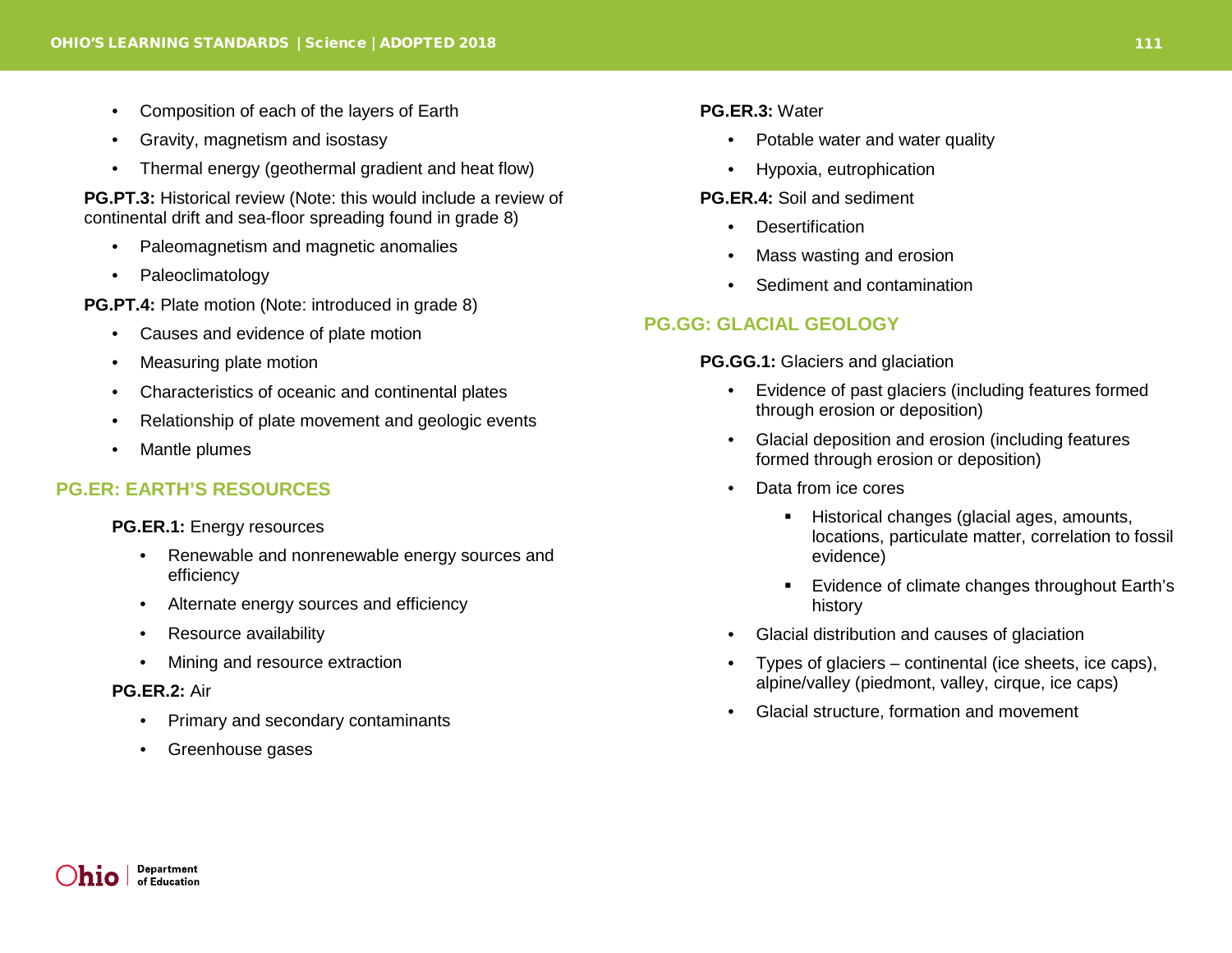## **Physics**

## **INTRODUCTION AND SYLLABUS**

#### **COURSE DESCRIPTION**

Physics is a high school level course, which satisfies the Ohio Core science graduation requirements of Ohio Revised Code Section 3313.603. This section of Ohio law requires three one-unit courses. Each course should include inquiry-based laboratory experience that engages students in asking valid scientific questions and gathering and analyzing information.

Physics elaborates on the study of the key concepts of motion, forces and energy as they relate to increasingly complex systems and applications that will provide a foundation for further study in science and scientific literacy.

Students engage in investigations to understand and explain motion, forces and energy in a variety of inquiry and design scenarios that incorporate scientific reasoning, analysis, communication skills and real-world applications.

#### **SCIENCE INQUIRY AND APPLICATION**

This section is being updated to include the Nature of Science and will be available once the revised Model Curriculum is adopted.

#### **COURSE CONTENT**

The following information may be taught in any order; there is no ODE-recommended sequence.

#### **P.M: MOTION**

**P.M.1**: Motion Graphs

• Position vs. time

**Department** hio l of Education

- Velocity vs. time
- Acceleration vs. time

#### **P.M.2:** Problem Solving

- Using graphs (average velocity, instantaneous velocity, acceleration, displacement, change in velocity)
- Uniform acceleration including free fall (initial velocity, final velocity, time, displacement, acceleration, average velocity)

**P.M.3:** Projectile Motion

- Independence of horizontal and vertical motion
- Problem-solving involving horizontally launched projectiles

## **P.F: MOMENTUM AND MOTION**

- **P.F.1:** Newton's laws applied to complex problems
- **P.F.2:** Gravitational force and fields
- **P.F.3:** Elastic forces
- **P.F.4:** Friction force (static and kinetic)
- **P.F.5:** Air resistance and drag
- **P.F.6:** Forces in two dimensions
	- Adding vector forces
	- Motion down inclines
	- Centripetal forces and circular motion
- **P.F.7:** Momentum, impulse and conservation of momentum

#### **P.E: ENERGY**

- **P.E.1:** Gravitational potential energy
- **P.E.2:** Energy in springs
- **P.E.3:** Work and power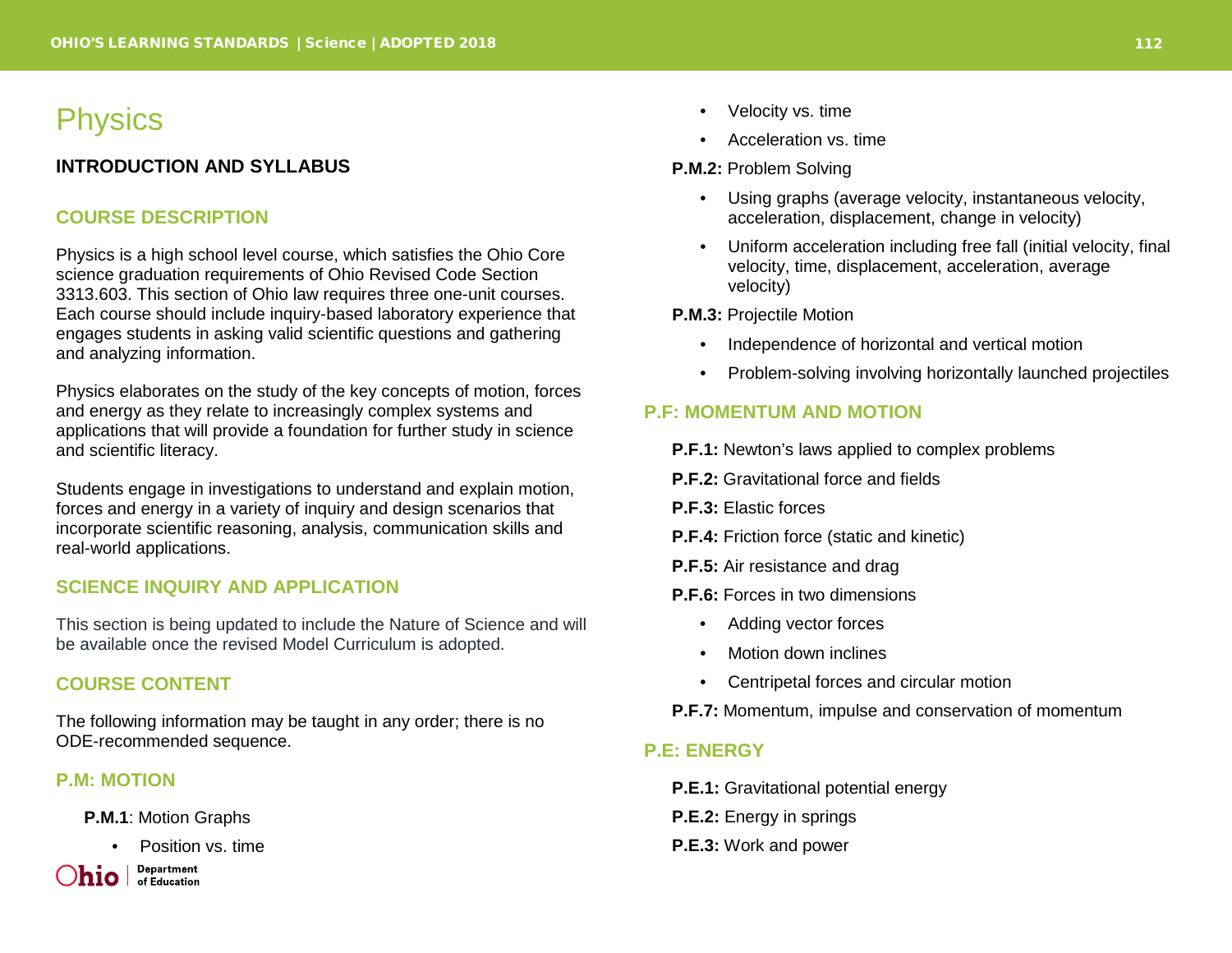- **P.E.4:** Conservation of energy
- **P.E.5:** Nuclear energy

#### **P.W: WAVES**

#### **P.W.1:** Wave properties

- Conservation of energy
- Reflection
- Refraction
- Interference
- Diffraction

#### **P.W.2:** Light phenomena

- Ray diagrams (propagation of light)
- Law of reflection (equal angles)
- Snell's law
- Diffraction patterns
- Wave—particle duality of light
- Visible spectrum of color

## **P.EM: ELECTRICTY AND MAGNETISM**

- **P.EM.1:** Charging objects (friction, contact and induction)
- **P.EM.2:** Coulomb's law
- **P.EM.3:** Electric fields and electric potential energy
- **P.EM.4:** DC circuits
	- Ohm's law
	- Series circuits
	- Parallel circuits
	- **Mixed circuits**

Department )hio l of Education • Applying conservation of charge and energy (junction and loop rules)

**P.EM.5:** Magnetic fields

**P.EM.6:** Electromagnetic interactions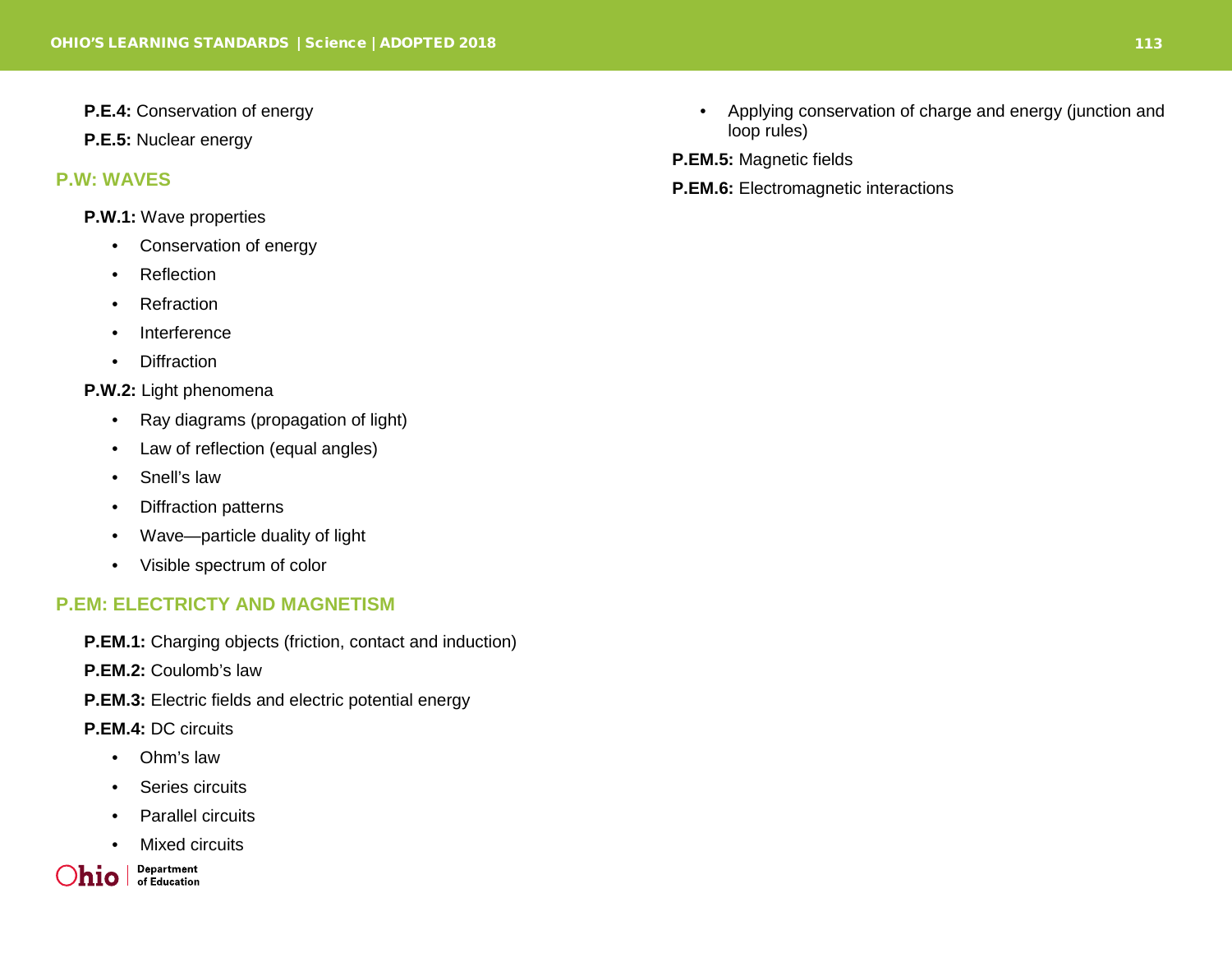# Human Anatomy and Physiology

## **INTRODUCTION AND SYLLABUS**

#### **COURSE DESCRIPTION**

Human Anatomy and Physiology is a high school level course, which satisfies the Ohio Core science graduation requirements of Ohio Revised Code Section 3313.603. This section of Ohio law requires three one-unit courses. Each course should include inquiry-based laboratory experience that engages students in asking valid scientific questions and gathering and analyzing information.

Human Anatomy and Physiology comprises a systematic study in which students will examine human anatomy and physical functions, as well as homeostatic imbalances. They will analyze descriptive results of abnormal physiology and evaluate clinical consequences. A workable knowledge of medical terminology will be demonstrated.

Investigations are used to understand and explain the human body in a variety of investigative scenarios that can incorporate evolutionary concepts, scientific reasoning, comparative analysis, communication skills and real-world applications.

#### **SCIENCE INQUIRY AND APPLICATION**

This section is being updated to include the Nature of Science and will be available once the revised Model Curriculum is adopted.

#### **COURSE CONTENT**

The following information may be taught in any order; there is no ODErecommended sequence.

#### **AP.LO: LEVELS OF ORGANIZATION**

**AP.LO.1:** Hierarchy of Organization

Department  $\int$ **hio**  $\int$  of Education **AP.LO.2:** Types of Tissues **AP.LO.3:** Homeostasis **AP.LO.4:** Anatomical Terminology

#### **AP.SM: SUPPORT AND MOTION**

**AP.SM.1:** Integumentary System **AP.SM.2:** Skeletal System **AP.SM.3:** Muscular System

#### **AP.IC: INTEGRATION AND COORDINATION**

**AP.IC.1:** Nervous System

**AP.IC.2:** Special Senses

- Sense of Sight
- Senses of Hearing and Balance
- Senses of Taste and Smell

**AP.IC.3:** Endocrine System